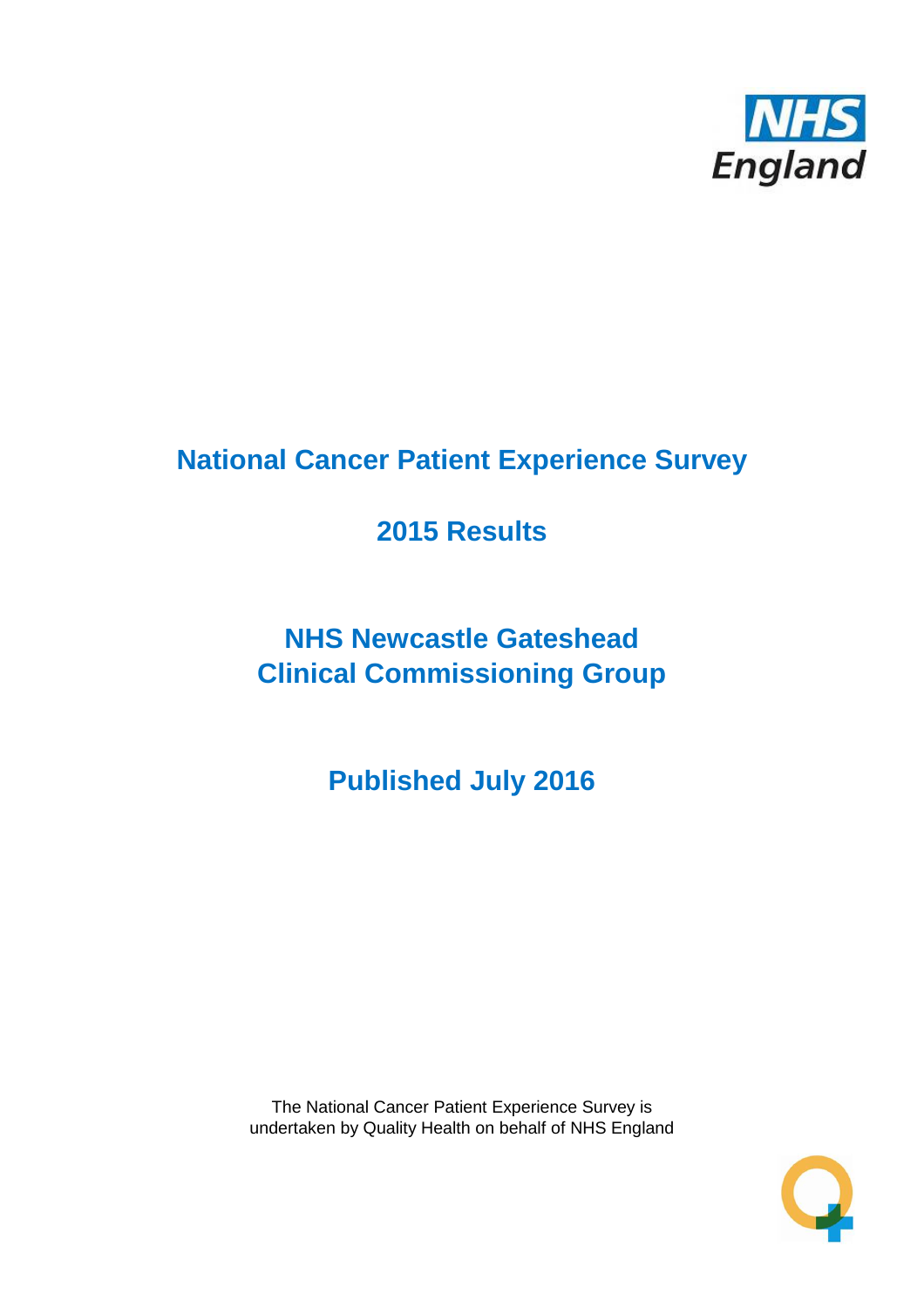#### **Introduction**

The National Cancer Patient Experience Survey 2015 is the fifth iteration of the survey first undertaken in 2010. It has been designed to monitor national progress on cancer care; to provide information to drive local quality improvements; to assist commissioners and providers of cancer care; and to inform the work of the various charities and stakeholder groups supporting cancer patients.

The survey was overseen by a national Cancer Patient Experience Advisory Group. This Advisory Group set the principles and objectives of the survey programme and guided questionnaire development.

The survey was commissioned and managed by NHS England. The survey provider, Quality Health, is responsible for designing, running and analysing the survey.

Full national results and other reports are available at www.ncpes.co.uk

Further details on the survey methodology and changes to the 2015 survey can be found in the Annex. Note that a number of significant changes were made to the 2015 survey so caution should be taken in directly comparing data from the 2015 survey to the findings of the previous CPES surveys. No comparisons with previous surveys are presented in this report.

#### **This report**

The report shows how this CCG scored for each question in the survey, compared with national results. It is aimed at helping individual CCGs to understand their performance and identify areas for local improvement.

Note that responses for questions with 1-20 respondents have been suppressed. This is to protect patient confidentiality and because uncertainty around the result is too great.

#### **Data tables**

The data tables presented in this report show the following for each question:

- **Column 1** shows the number of respondents to this question
- **Column 2** shows the unadjusted 2015 score for this CCG
- **Column 3** shows the case-mix adjusted 2015 score for this CCG
- **Column 4** shows the lower limit of the expected range of scores for this CCG (the top of the pale blue section on the Comparability chart - see below)
- **Column 5** shows the upper limit of the expected range of scores for this CCG (the bottom of the dark blue section on the Comparability chart - see below)
- **Column 6** shows the National Average score for this question.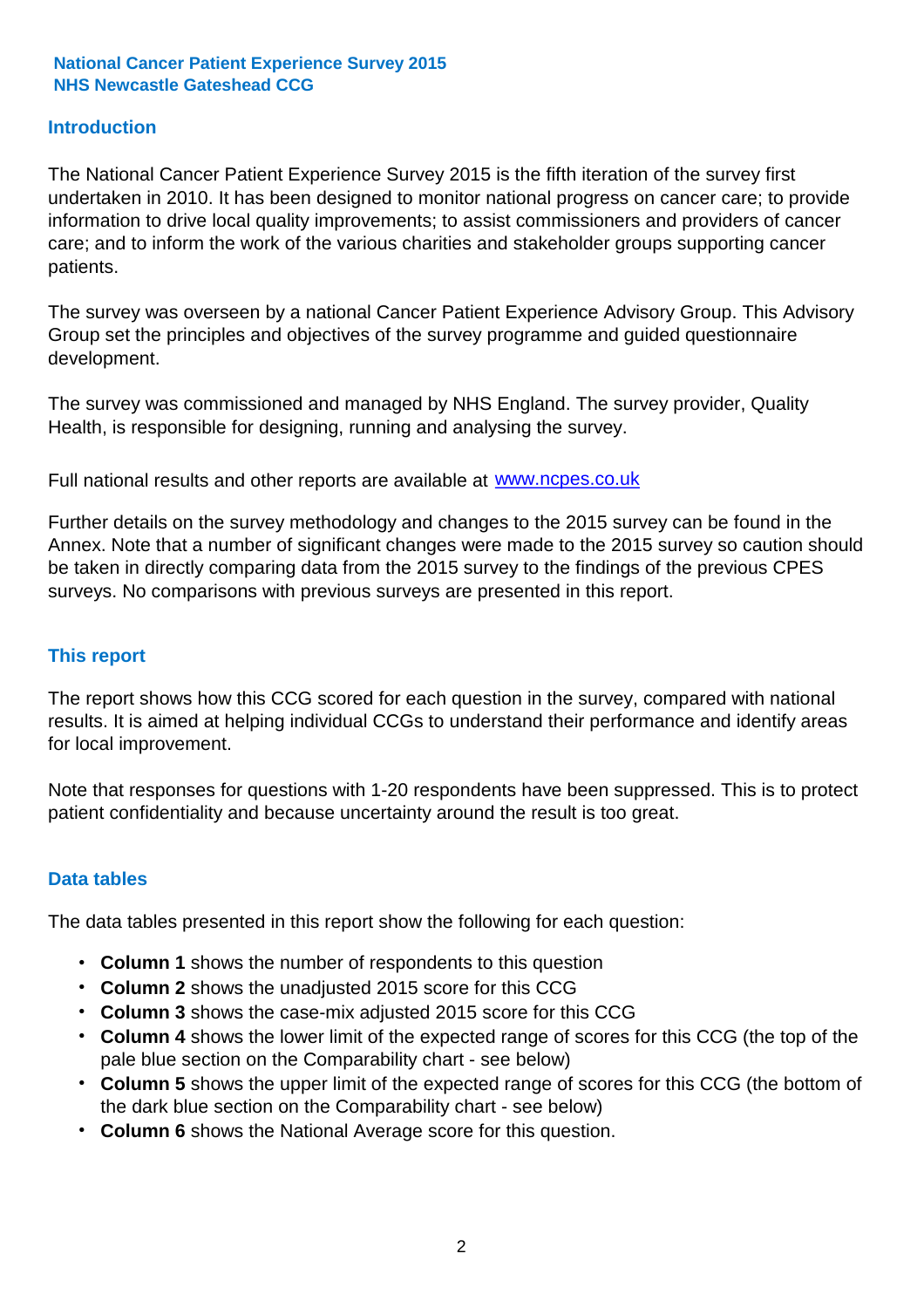Results for individual response options are presented in the detailed data tables **WWW.ncpes.co.uk** Confidence Intervals for unadjusted and case-mix adjusted data are provided in these tables.

Expected ranges and 95% Confidence Intervals highlight the uncertainty around the results. The size of the expected ranges and confidence intervals will be different for each question, and depends on the number of respondents and the range of their responses.

For further details on case-mix adjustment and the scoring methodology used, please refer to the Annex.

#### **Comparability charts**

For the 2015 survey, we have adopted the CQC standard for reporting comparative performance, based on calculation of "expected ranges". This means that CCGs will be flagged as outliers only if there is statistical evidence that their scores deviate (positively or negatively) from the range of scores that would be expected for CCGs of the same size.

The Comparability charts in this report show a bar with these expected ranges (in grey), higher than expected (in dark blue), and lower than expected (in pale blue). A black dot represents the actual score of this CCG.

The same colour convention has been used in Column 3 of the Data tables.

For further details on expected ranges, please refer to the technical document at **www.ncpes.co.uk** 

#### **Tumour group tables**

The final set of tables in this report show the scores for each question for each of the 13 tumour groups, with a comparative national score for that tumour group.

These breakdowns are intended as additional information for CCGs to understand the differences between the experiences of patients with different types of cancer. The numbers are generally relatively small and may not be statistically significant. They should therefore be treated with some caution.

#### **Notes on specific questions**

Question 5 in the survey has not been scored. However, the unscored data is useful and has been published alongside the other results in this report. This question asked respondents to "tick all that apply". The results show all of the responses given including where respondents chose two or more options.

Questions used to direct respondents to different parts of the survey (questions 4, 17, 24, 27, 40, 43, 46) and other demographic and information questions are not reported.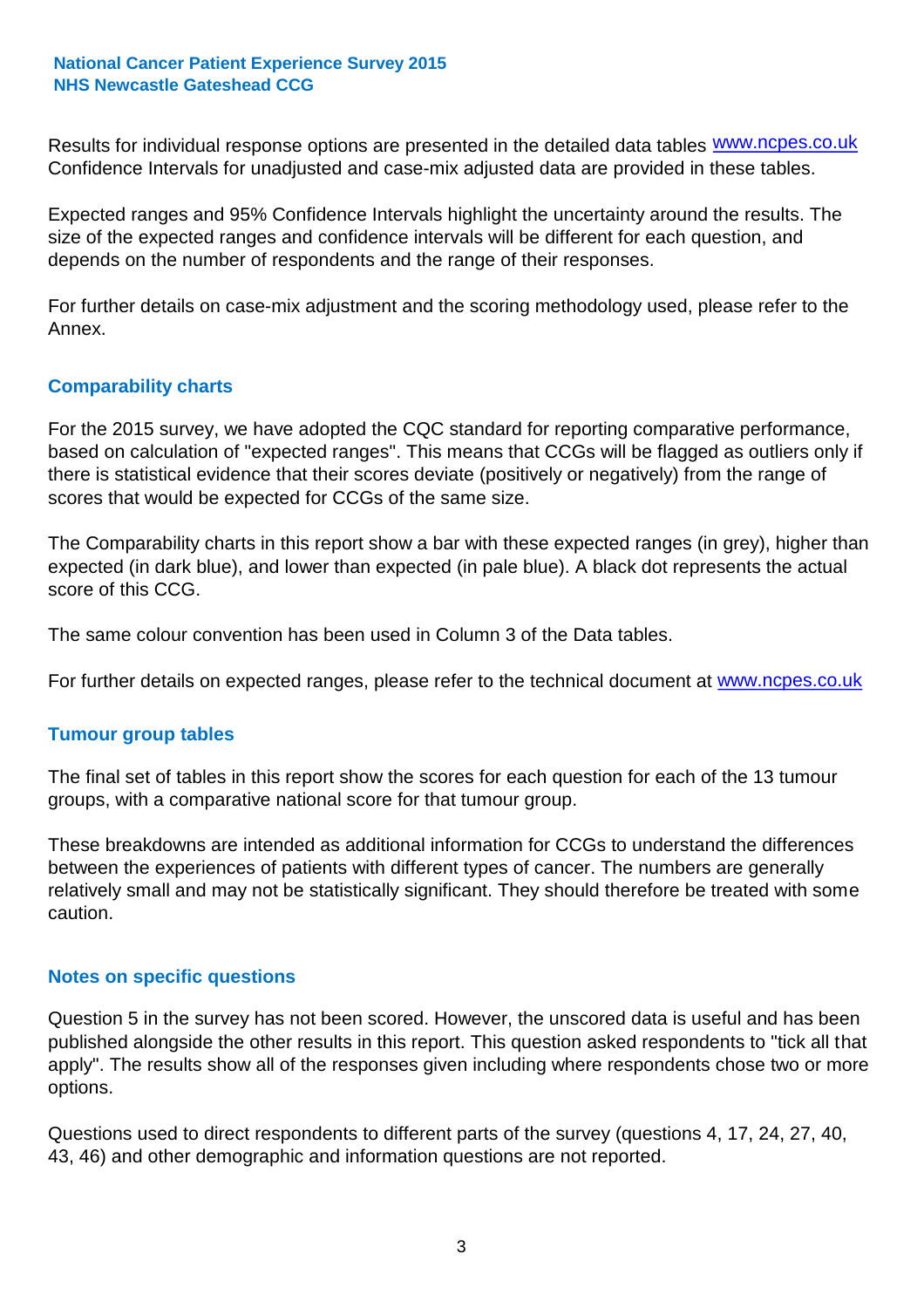#### **How to use the data**

Unadjusted data should be used to see the actual responses from patients relating to the CCG.

Case-mix adjusted data, together with expected ranges, should be used to understand whether the results are significantly higher or lower than national results.

Case-mix adjusted data, together with (case-mix adjusted) Confidence Intervals (presented in the detailed data tables **www.ncpes.co.uk**), should be used to understand whether the results are significantly higher or lower than the results for another CCG.

#### **Response rates**

Numbers of respondents by tumour group, age and gender can be found in the Annex.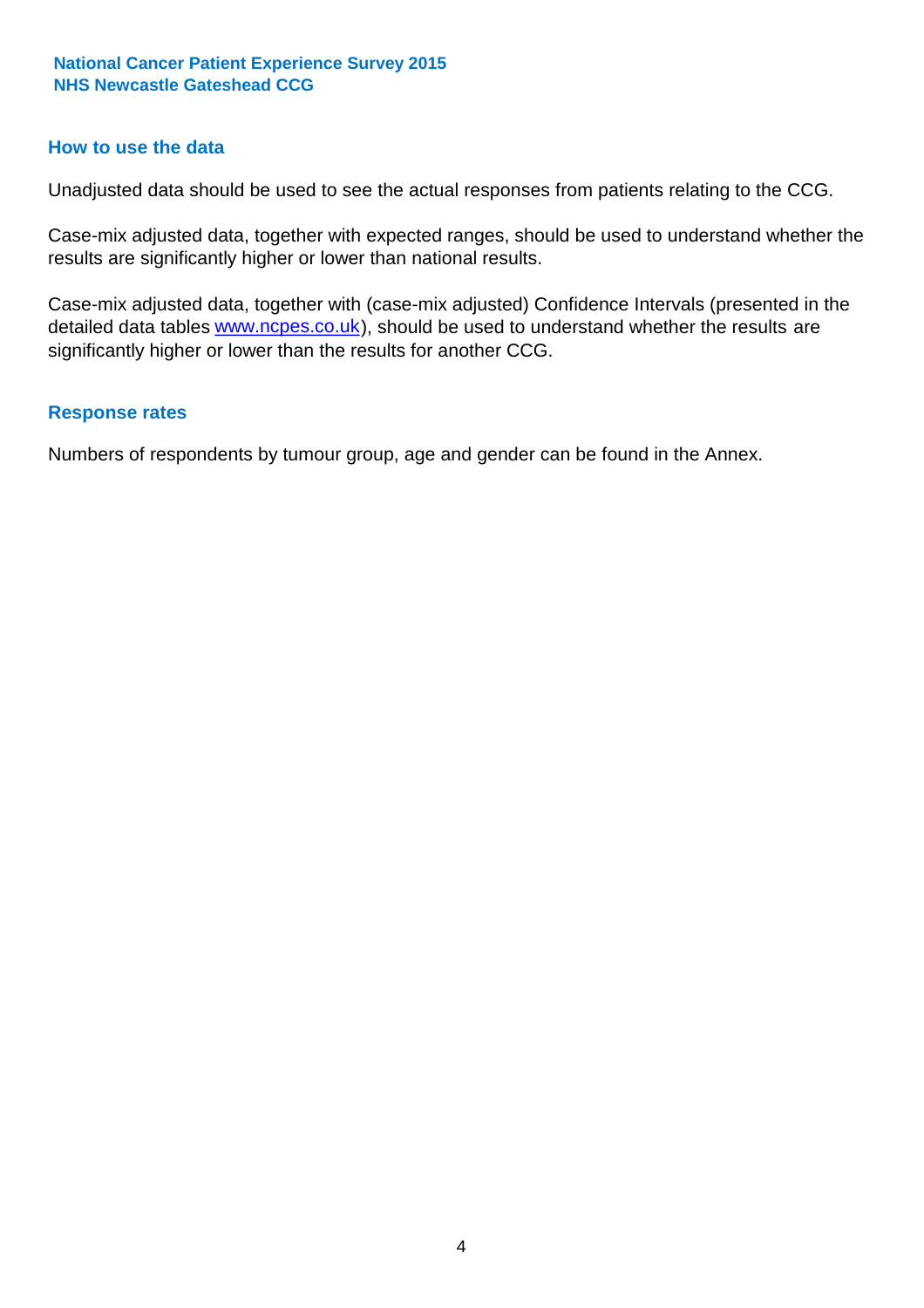#### **Executive Summary**

average rating of **8.9**. Asked to rate their care on a scale of zero (very poor) to 10 (very good), respondents gave an

The following questions are included in phase 1 of the Cancer Dashboard developed by Public Health England and NHS England\*:

- **80%** of respondents said that they were definitely involved as much as they wanted to be in decisions about their care and treatment
- **91%** of respondents said that they were given the name of a Clinical Nurse Specialist who would support them through their treatment
- when asked how easy or difficult it had been to contact their Clinical Nurse Specialist 91% of respondents said that it had been 'quite easy' or 'very easy'
- **88%** of respondents said that, overall, they were always treated with dignity and respect they were in hospital
- **95%** of respondents said that hospital staff told them who to contact if they were worried about their condition or treatment after they left hospital
- **64%** of respondents said that they thought the GPs and nurses at their general practice definitely did everything they could to support them while they were having cancer treatment.

Detailed results for these and other questions are set out in the sections that follow.

#### www.cancerdata.nhs.uk/dashboard

The questions were selected in discussion with the national Cancer Patient Experience Advisory Group and reflect four key patient experience domains: provision of information; involvement in decisions; care transition; interpersonal relations, respect and dignity. The figures presented above are all case-mix adjusted.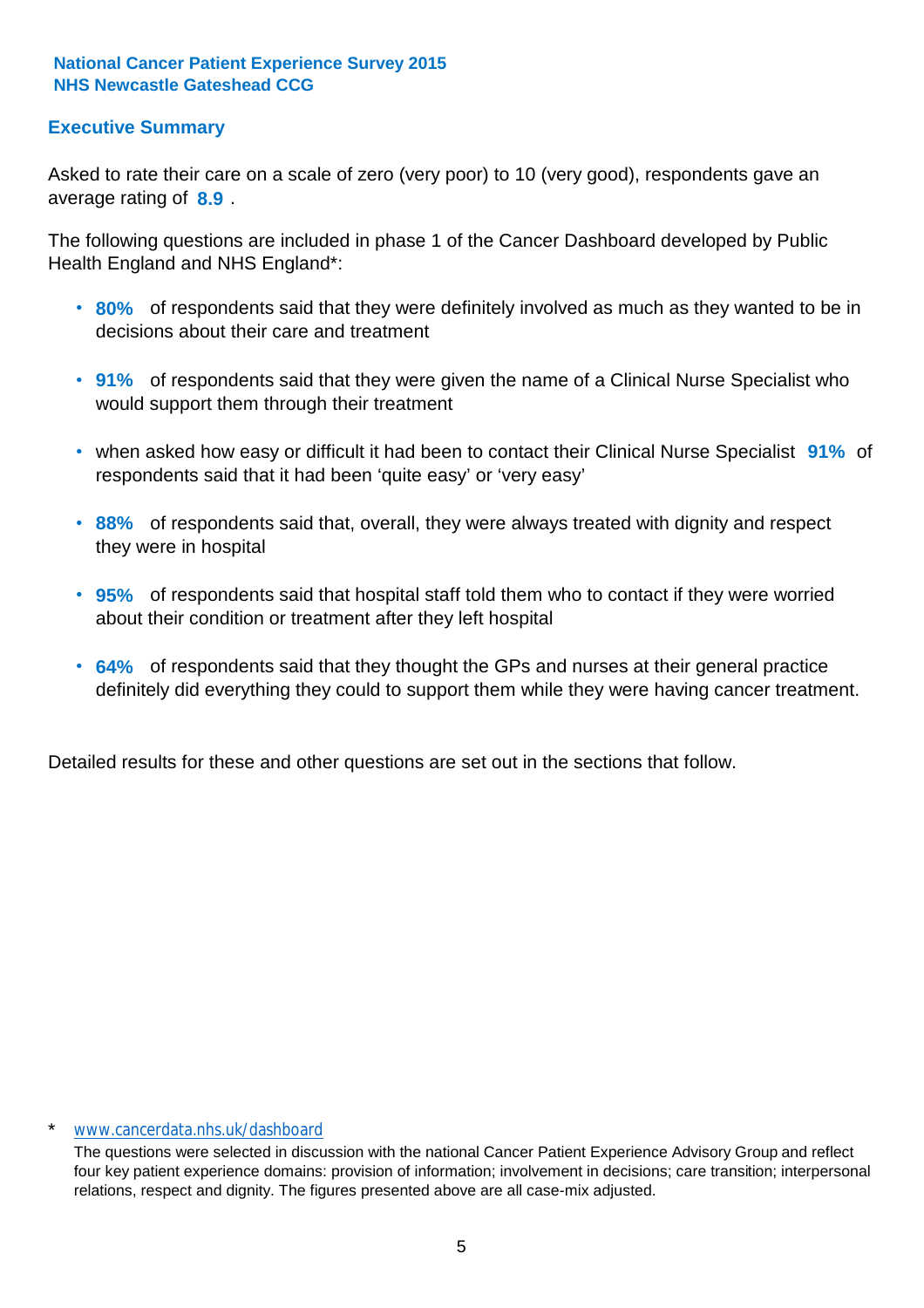# **Questions which scored outside expected range**

|                |                                                                                            |                                          |                                    | 2015 Case-mix Adjusted              |                                     |                              |
|----------------|--------------------------------------------------------------------------------------------|------------------------------------------|------------------------------------|-------------------------------------|-------------------------------------|------------------------------|
| Question       |                                                                                            | respondents<br>for this CCG<br>Number of | Percentage for<br>this CCG<br>2015 | Lower limit of<br>expected<br>range | Upper limit of<br>expected<br>range | Average<br>National<br>Score |
|                | Seeing your GP                                                                             |                                          |                                    |                                     |                                     |                              |
| Q <sub>1</sub> | Saw GP once / twice before being told had to go to hospital                                | 555                                      | 81%                                | 72%                                 | 79%                                 | 76%                          |
| Q2             | Patient thought they were seen as soon as necessary                                        | 725                                      | 86%                                | 80%                                 | 85%                                 | 82%                          |
|                | Finding out what was wrong with you                                                        |                                          |                                    |                                     |                                     |                              |
| Q <sub>9</sub> | Patient felt they were told sensitively that they had cancer                               | 733                                      | 87%                                | 82%                                 | 87%                                 | 84%                          |
|                | Deciding the best treatment for you                                                        |                                          |                                    |                                     |                                     |                              |
| Q13            | Possible side effects explained in an understandable way                                   | 698                                      | 77%                                | 69%                                 | 76%                                 | 73%                          |
| Q14            | Patient given practical advice and support in dealing with side<br>effects of treatment    | 698                                      | 70%                                | 63%                                 | 70%                                 | 66%                          |
| Q15            | Patient definitely told about side effects that could affect them in<br>the future         | 642                                      | 59%                                | 51%                                 | 58%                                 | 54%                          |
|                | <b>Clinical Nurse Specialist</b>                                                           |                                          |                                    |                                     |                                     |                              |
| Q18            | Patient found it easy to contact their CNS                                                 | 545                                      | 91%                                | 83%                                 | 90%                                 | 87%                          |
|                | Hospital care as an inpatient                                                              |                                          |                                    |                                     |                                     |                              |
| Q30            | Patient's family or someone close definitely had opportunity to<br>talk to doctor          | 380                                      | 77%                                | 68%                                 | 77%                                 | 72%                          |
| Q36            | Hospital staff definitely did everything to help control pain                              | 392                                      | 88%                                | 80%                                 | 87%                                 | 84%                          |
|                | Home care and support                                                                      |                                          |                                    |                                     |                                     |                              |
| Q50            | Patient definitely given enough support from health or social<br>services during treatment | 429                                      | 63%                                | 47%                                 | 60%                                 | 54%                          |
| Q51            | Patient definitely given enough support from health or social<br>services after treatment  | 261                                      | 53%                                | 39%                                 | 51%                                 | 45%                          |
|                | Care from your general practice                                                            |                                          |                                    |                                     |                                     |                              |
| Q52            | GP given enough information about patient's condition and<br>treatment                     | 639                                      | 97%                                | 94%                                 | 97%                                 | 95%                          |
|                | Your overall NHS care                                                                      |                                          |                                    |                                     |                                     |                              |
| Q54            | Hospital and community staff always worked well together                                   | 703                                      | 68%                                | 56%                                 | 65%                                 | 61%                          |
| Q56            | Overall the administration of the care was very good / good                                | 723                                      | 92%                                | 87%                                 | 91%                                 | 89%                          |
| Q59            | Patient's average rating of care scored from very poor to very<br>good                     | 709                                      | 8.9                                | 8.6                                 | 8.8                                 | 8.7                          |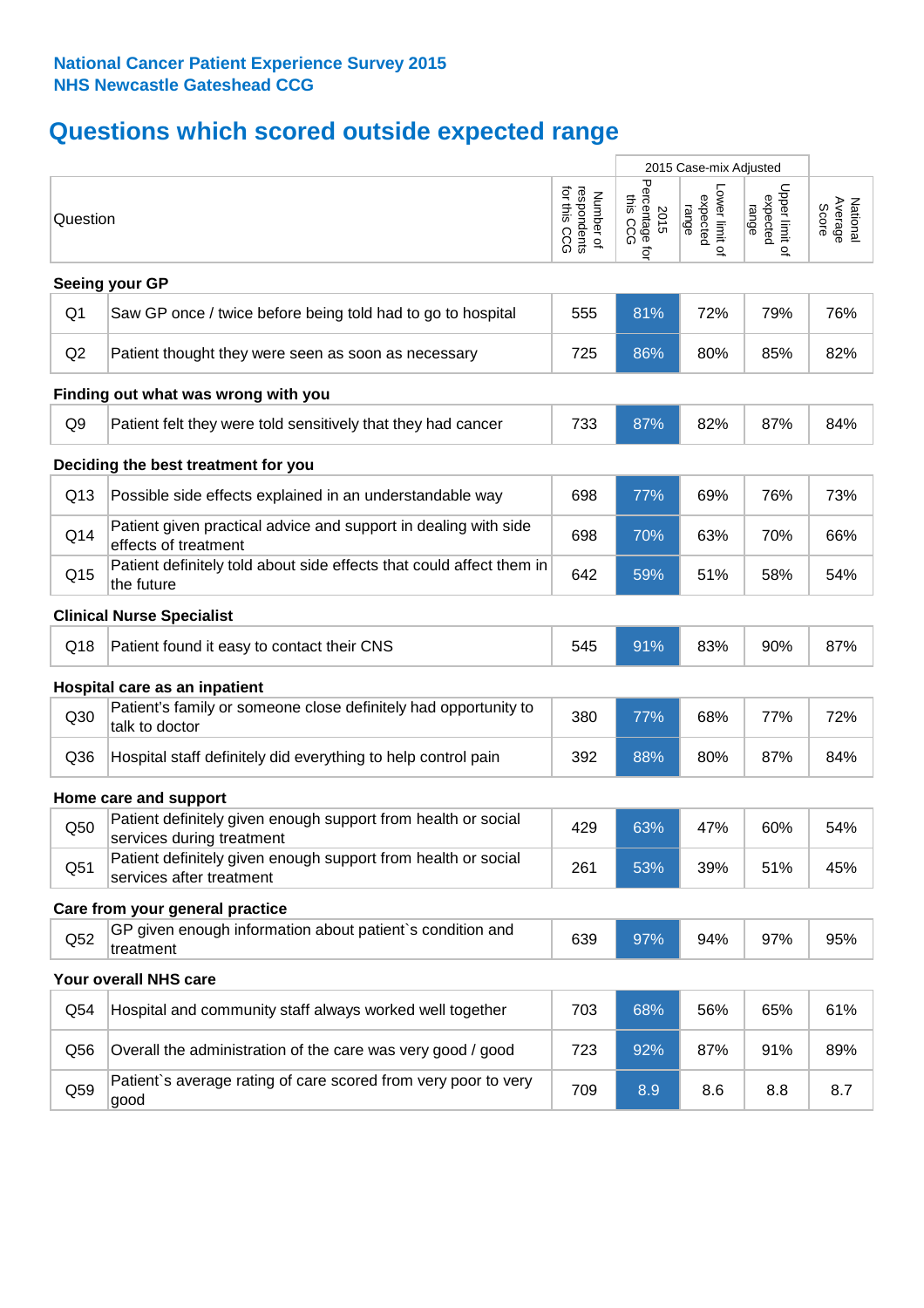## **CCG results**

#### **Seeing your GP**



|    |                                                                |                                              |                             |               | 2015 Case-mix Adjusted     |                            |                           |
|----|----------------------------------------------------------------|----------------------------------------------|-----------------------------|---------------|----------------------------|----------------------------|---------------------------|
|    | Question                                                       | respondents<br>Number<br>$\overline{\sigma}$ | 2015<br>Unadjusted<br>Score | 2015<br>Score | Expected<br>range<br>lower | Expected<br>range<br>nbber | National Average<br>Score |
| Q1 | Saw GP once / twice before being told had to go to<br>hospital | 555                                          | 80%                         | 81%           | 72%                        | 79%                        | 76%                       |
| Q2 | Patient thought they were seen as soon as necessary            | 725                                          | 86%                         | 86%           | 80%                        | 85%                        | 82%                       |

|    |                                                                             |                                                 | No. |
|----|-----------------------------------------------------------------------------|-------------------------------------------------|-----|
|    |                                                                             | Yes                                             | 578 |
|    | Beforehand, did you have all the<br>information you needed about your test? | No, I would have liked more written information | 21  |
| Q5 |                                                                             | No, I would have liked more verbal information  | 22  |
|    |                                                                             | I did not need / want any information           | 14  |
|    |                                                                             | Don't know / can't remember                     | 12  |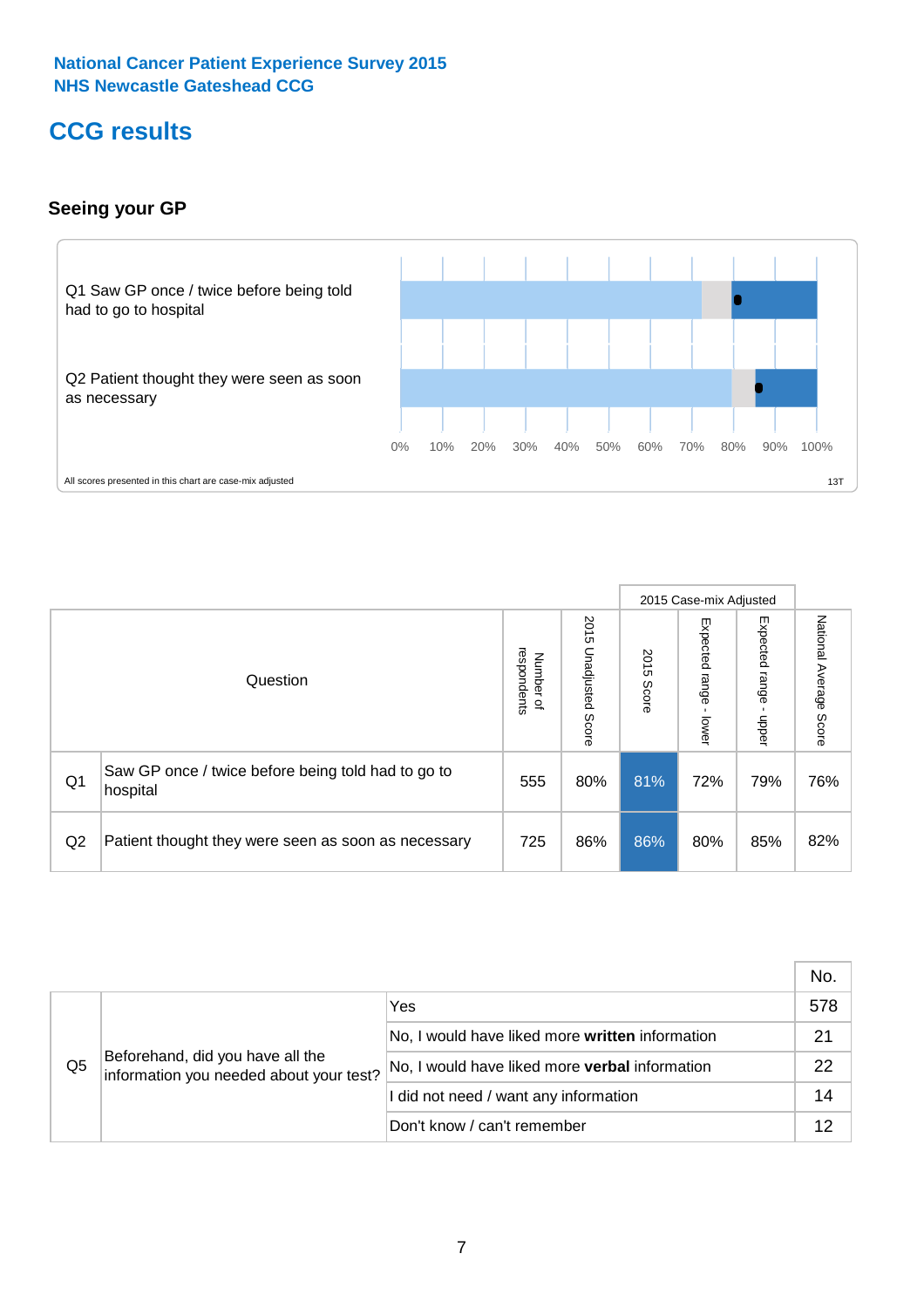#### **Diagnostic tests**



|                |                                                                       |                          |                             |               | 2015 Case-mix Adjusted  |                         |                           |
|----------------|-----------------------------------------------------------------------|--------------------------|-----------------------------|---------------|-------------------------|-------------------------|---------------------------|
|                | Question                                                              | Number of<br>respondents | 2015<br>Unadjusted<br>Score | 2015<br>Score | Expected range<br>lower | Expected range<br>nbber | National Average<br>Score |
| Q <sub>6</sub> | The length of time waiting for the test to be done was<br>about right | 619                      | 89%                         | 89%           | 84%                     | 89%                     | 87%                       |
| Q7             | Given complete explanation of test results in<br>understandable way   | 624                      | 80%                         | 80%           | 76%                     | 82%                     | 79%                       |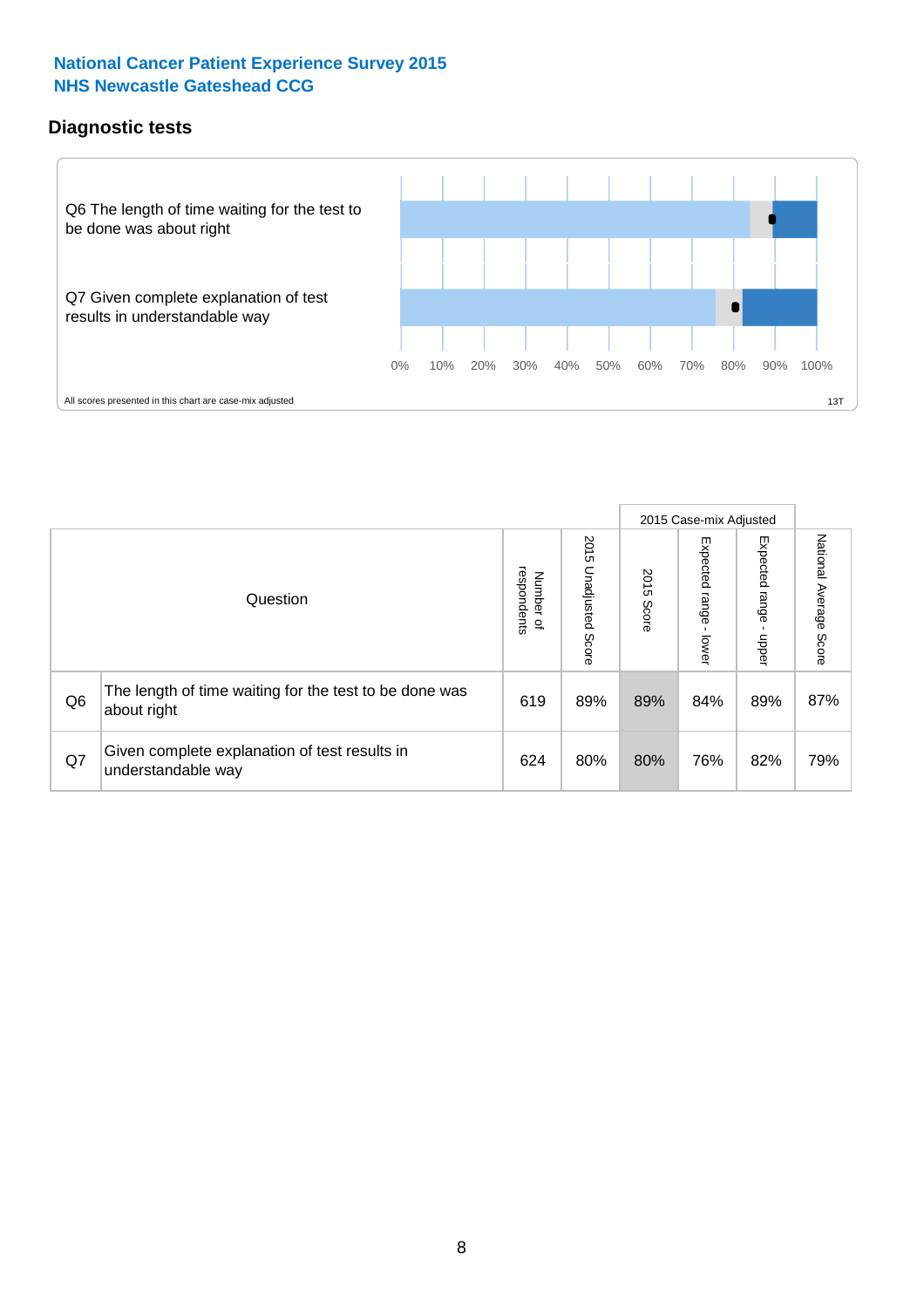#### **Finding out what was wrong with you**



|                |                                                                                            |                          |                                 |               | 2015 Case-mix Adjusted    |                                           |                        |
|----------------|--------------------------------------------------------------------------------------------|--------------------------|---------------------------------|---------------|---------------------------|-------------------------------------------|------------------------|
|                | Question                                                                                   | respondents<br>Number of | 2015<br><b>Unadjusted Score</b> | 2015<br>Score | Expected range -<br>lower | Expected range<br>$\blacksquare$<br>nbber | National Average Score |
| Q8             | Patient told they could bring a family member or friend<br>when first told they had cancer | 610                      | 80%                             | 80%           | 75%                       | 82%                                       | 79%                    |
| Q <sub>9</sub> | Patient felt they were told sensitively that they had cancer                               | 733                      | 87%                             | 87%           | 82%                       | 87%                                       | 84%                    |
| Q10            | Patient completely understood the explanation of what<br>was wrong                         | 726                      | 72%                             | 72%           | 70%                       | 76%                                       | 73%                    |
| Q11            | Patient given easy to understand written information<br>about the type of cancer they had  | 624                      | 68%                             | 68%           | 68%                       | 75%                                       | 72%                    |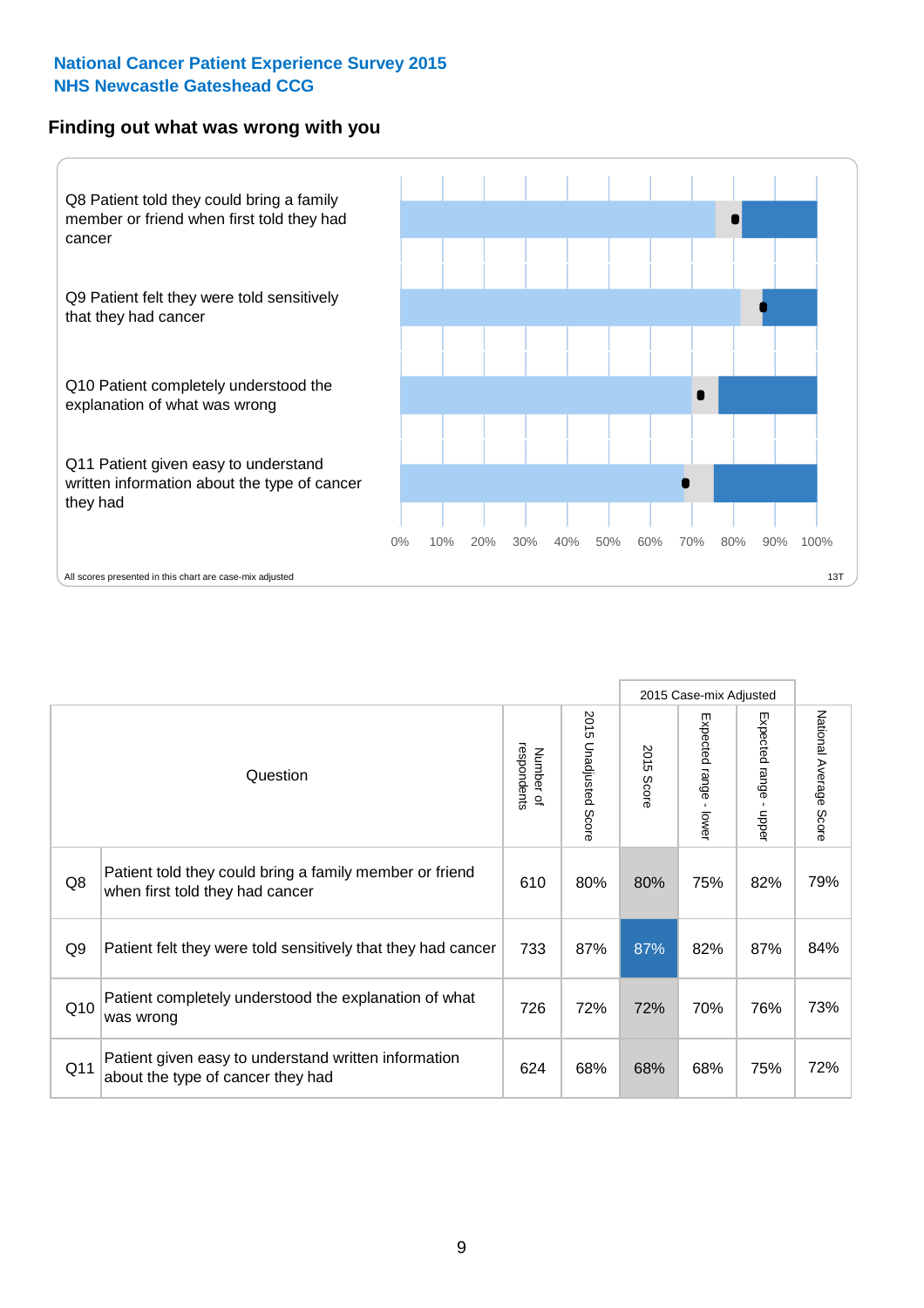#### **Finding out what was wrong with you**



|     |                                                                                         |                          |                                 |               | 2015 Case-mix Adjusted                  |                           |                        |
|-----|-----------------------------------------------------------------------------------------|--------------------------|---------------------------------|---------------|-----------------------------------------|---------------------------|------------------------|
|     | Question                                                                                | respondents<br>Number of | 2015<br><b>Unadjusted Score</b> | 2015<br>Score | Expected range<br>$\mathbf{r}$<br>lower | Expected range<br>- nbbeu | National Average Score |
| Q12 | Patient felt that treatment options were completely<br>explained                        | 648                      | 85%                             | 85%           | 80%                                     | 86%                       | 83%                    |
| Q13 | Possible side effects explained in an understandable way                                | 698                      | 77%                             | 77%           | 69%                                     | 76%                       | 73%                    |
| Q14 | Patient given practical advice and support in dealing with<br>side effects of treatment | 698                      | 70%                             | 70%           | 63%                                     | 70%                       | 66%                    |
| Q15 | Patient definitely told about side effects that could affect<br>them in the future      | 642                      | 59%                             | 59%           | 51%                                     | 58%                       | 54%                    |
| Q16 | Patient definitely involved in decisions about care and<br>treatment                    | 691                      | 80%                             | 80%           | 75%                                     | 81%                       | 78%                    |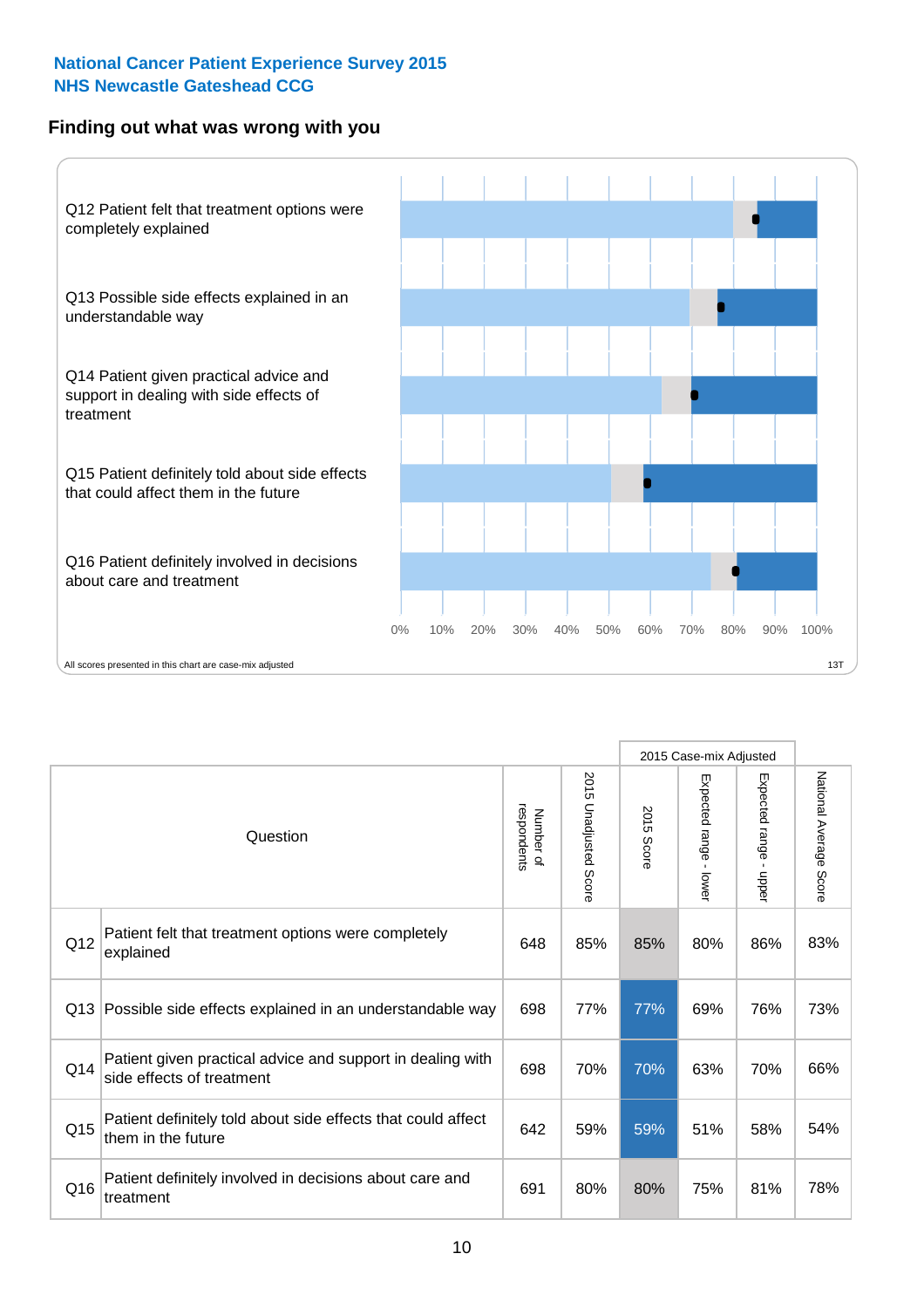#### **Clinical Nurse Specialist**



|     |                                                                                     |                          |                       |               | 2015 Case-mix Adjusted  |                         |                                  |
|-----|-------------------------------------------------------------------------------------|--------------------------|-----------------------|---------------|-------------------------|-------------------------|----------------------------------|
|     | Question                                                                            | respondents<br>Number of | 2015 Unadjusted Score | 2015<br>Score | Expected range<br>lower | Expected range<br>nbber | National Average<br><b>Score</b> |
| Q17 | Patient given the name of the CNS who would support<br>them through their treatment | 696                      | 91%                   | 91%           | 88%                     | 92%                     | 90%                              |
| Q18 | Patient found it easy to contact their CNS                                          | 545                      | 92%                   | 91%           | 83%                     | 90%                     | 87%                              |
| Q19 | Get understandable answers to important questions all or<br>most of the time        | 514                      | 91%                   | 91%           | 86%                     | 91%                     | 89%                              |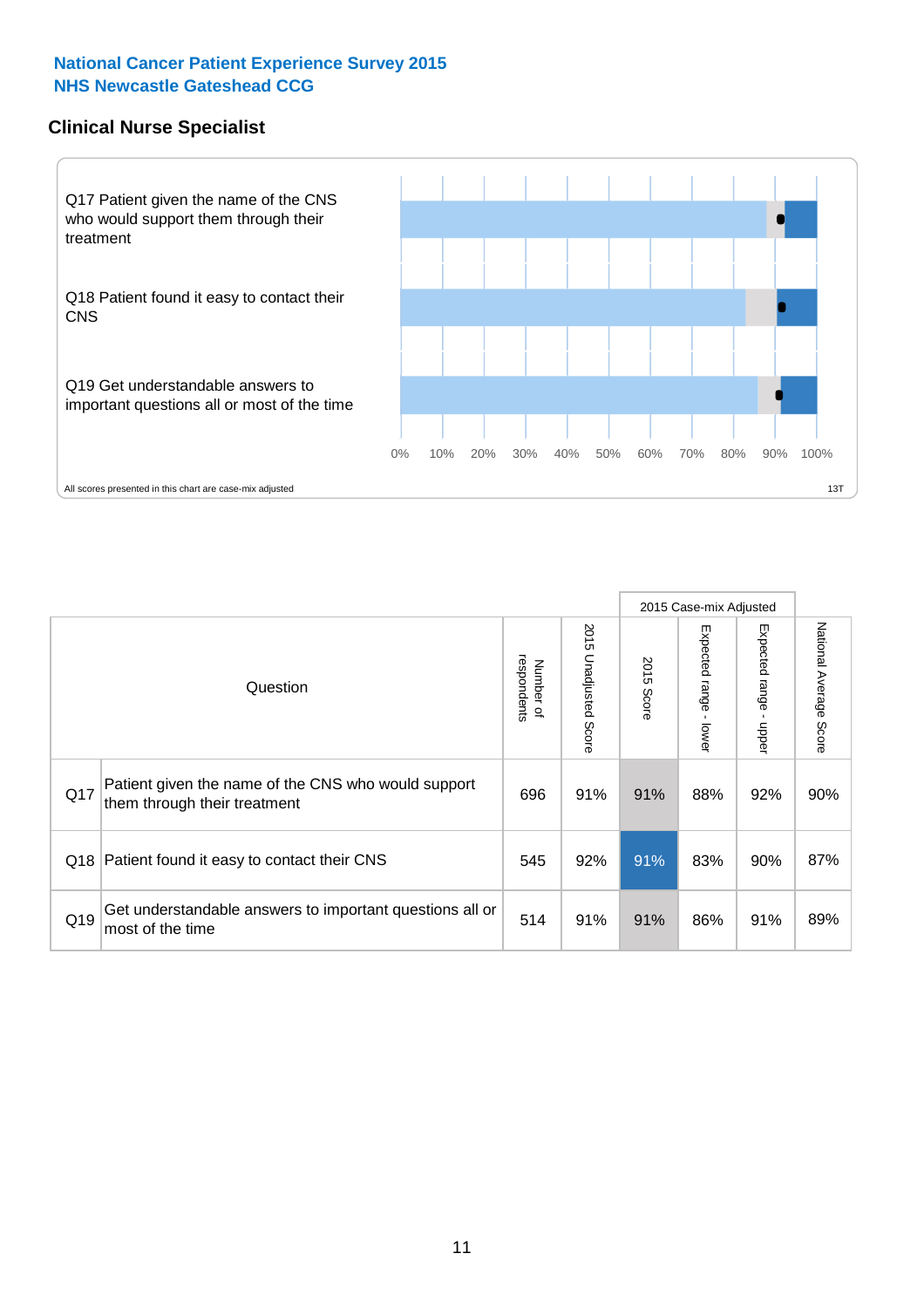#### **Support for people with cancer**



|                 |                                                                                            |                          |                                 |               | 2015 Case-mix Adjusted  |                                           |                        |
|-----------------|--------------------------------------------------------------------------------------------|--------------------------|---------------------------------|---------------|-------------------------|-------------------------------------------|------------------------|
|                 | Question                                                                                   | respondents<br>Number of | 2015<br><b>Unadjusted Score</b> | 2015<br>Score | Expected range<br>lower | Expected range<br>$\blacksquare$<br>nbber | National Average Score |
| Q <sub>20</sub> | Hospital staff gave information about support groups                                       | 505                      | 82%                             | 82%           | 79%                     | 87%                                       | 83%                    |
| Q <sub>21</sub> | Hospital staff gave information about impact cancer could<br>have on day to day activities | 460                      | 82%                             | 83%           | 77%                     | 84%                                       | 81%                    |
| Q22             | Hospital staff gave information on getting financial help                                  | 384                      | 54%                             | 53%           | 50%                     | 60%                                       | 55%                    |
| Q <sub>23</sub> | Hospital staff told patient they could get free prescriptions                              | 305                      | 78%                             | 78%           | 76%                     | 85%                                       | 80%                    |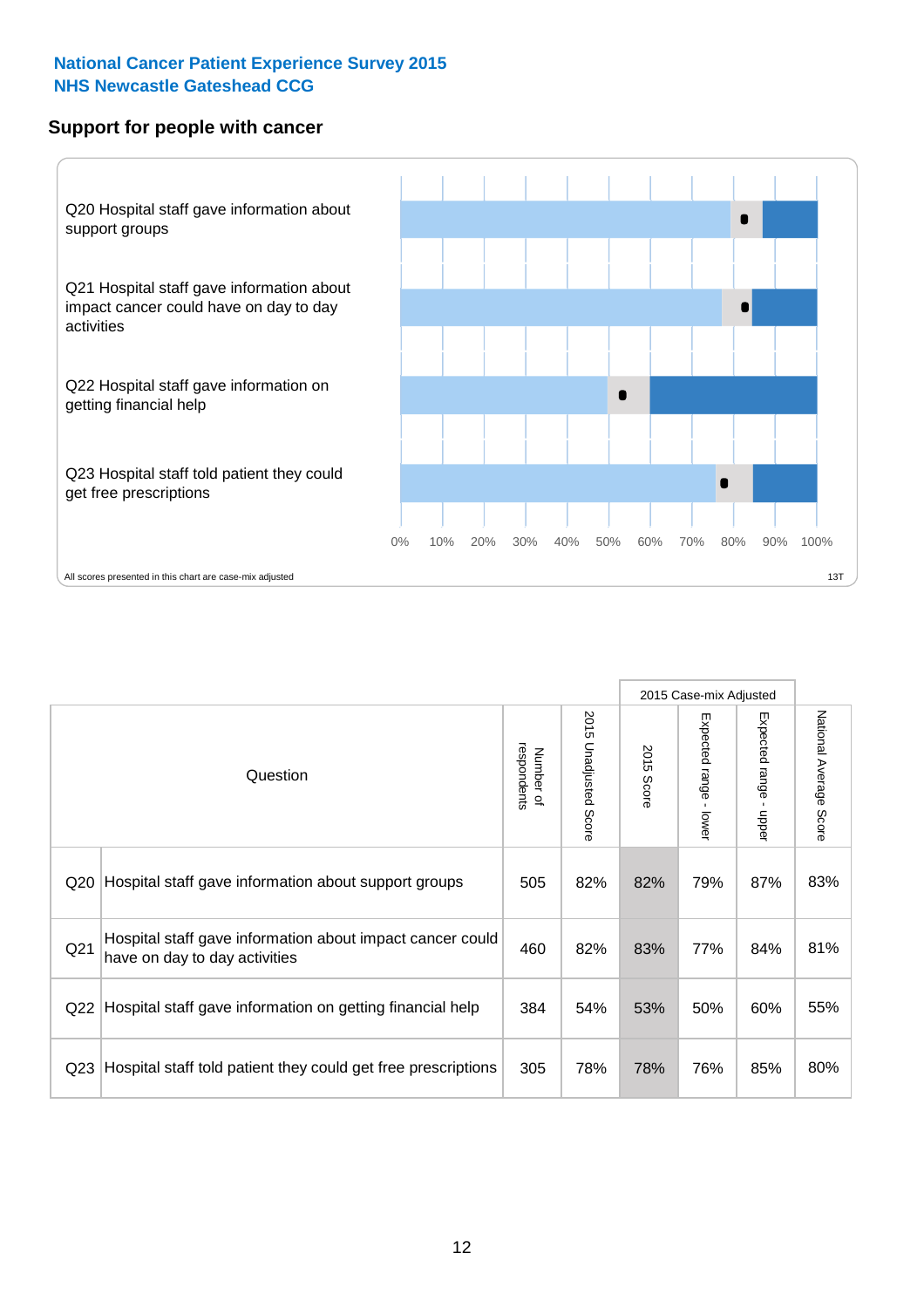### **Operations**



|     |                                                                 |                                              |                             |                   | 2015 Case-mix Adjusted     |                            |                              |
|-----|-----------------------------------------------------------------|----------------------------------------------|-----------------------------|-------------------|----------------------------|----------------------------|------------------------------|
|     | Question                                                        | respondents<br>Number<br>$\overline{\sigma}$ | 2015<br>Unadjusted<br>Score | 201<br>c<br>Score | Expected<br>range<br>lower | Expected<br>range<br>doper | National<br>Average<br>Score |
| Q26 | Staff explained how operation had gone in<br>understandable way | 355                                          | 79%                         | 79%               | 73%                        | 82%                        | 78%                          |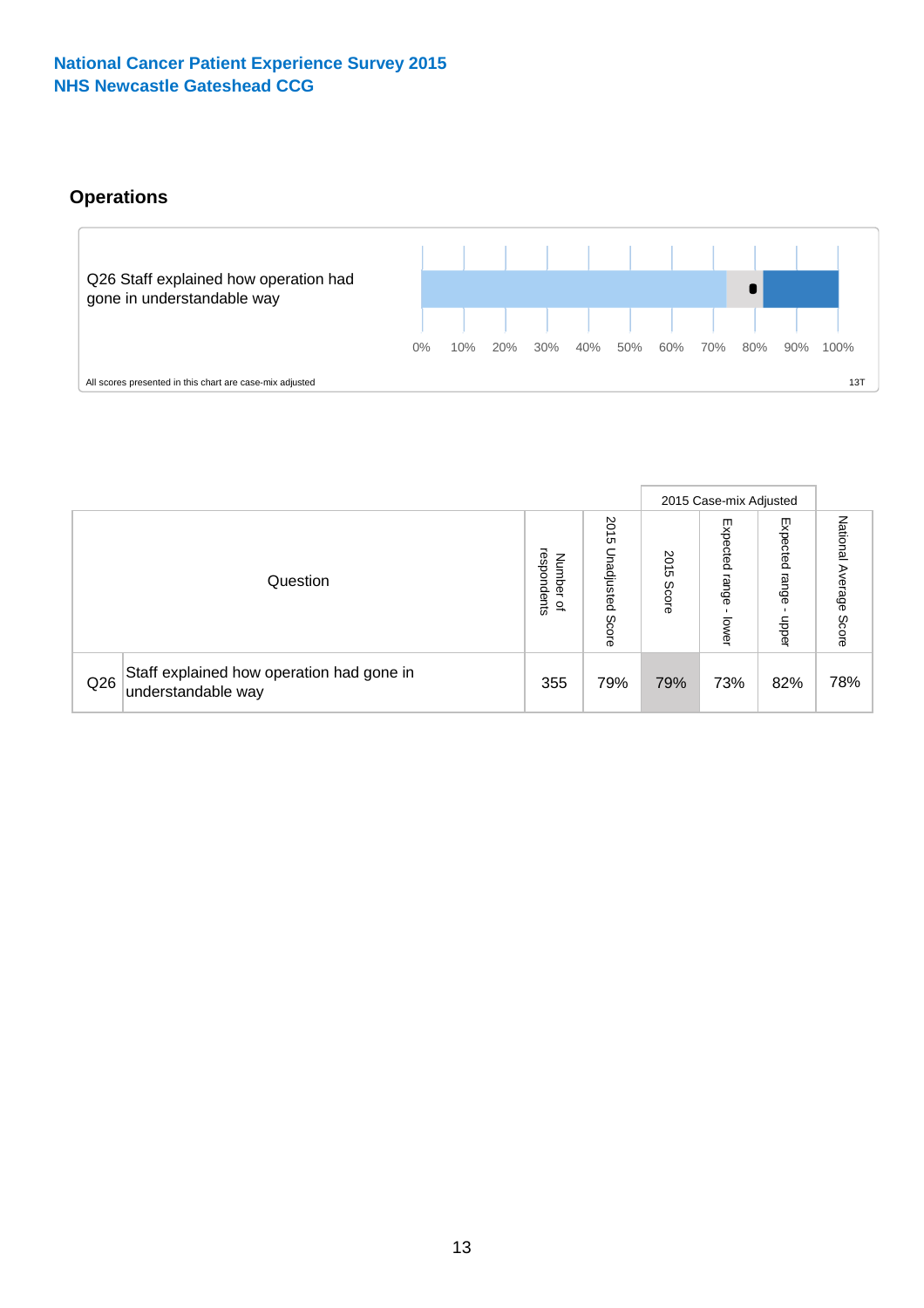#### **Hospital care as an inpatient (Part 1 of 3)**



All scores presented in this chart are case-mix adjusted  $\blacksquare$  and the second score in this chart are case-mix adjusted  $\blacksquare$ 

|                 |                                                                                           |                          |                          |                      | 2015 Case-mix Adjusted                  |                           |                        |
|-----------------|-------------------------------------------------------------------------------------------|--------------------------|--------------------------|----------------------|-----------------------------------------|---------------------------|------------------------|
|                 | Question                                                                                  | respondents<br>Number of | 2015<br>Unadjusted Score | 2015<br><b>Score</b> | Expected range<br>$\mathbf{r}$<br>lower | Expected range<br>- nbber | National Average Score |
| Q <sub>28</sub> | Groups of doctors or nurses did not talk in front of patient<br>as if they were not there | 439                      | 83%                      | 85%                  | 78%                                     | 85%                       | 81%                    |
| Q29             | Patient had confidence and trust in all doctors treating<br>them                          | 443                      | 87%                      | 87%                  | 81%                                     | 87%                       | 84%                    |
| Q30             | Patient's family or someone close definitely had<br>opportunity to talk to doctor         | 380                      | 76%                      | 77%                  | 68%                                     | 77%                       | 72%                    |
| Q <sub>31</sub> | Patient had confidence and trust in all ward nurses                                       | 441                      | 77%                      | 76%                  | 68%                                     | 77%                       | 72%                    |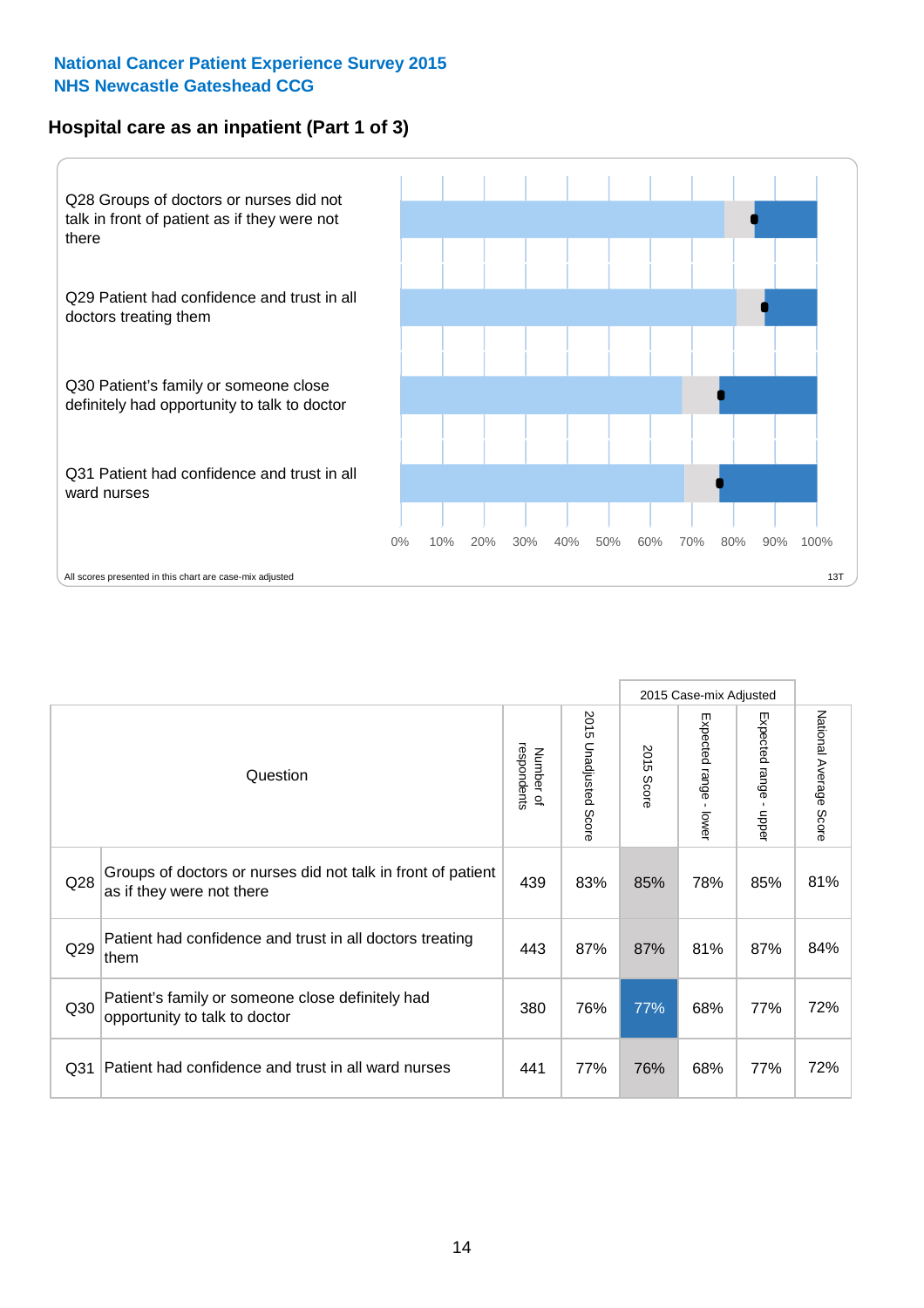#### **Hospital care as an inpatient (Part 2 of 3)**



|                 |                                                                         |                          |                                 |               | 2015 Case-mix Adjusted                    |                        |                        |
|-----------------|-------------------------------------------------------------------------|--------------------------|---------------------------------|---------------|-------------------------------------------|------------------------|------------------------|
|                 | Question                                                                | respondents<br>Number of | 2015<br><b>Unadjusted Score</b> | 2015<br>Score | Expected range<br>$\blacksquare$<br>lower | Expected range - upper | National Average Score |
| Q <sub>32</sub> | Always / nearly always enough nurses on duty                            | 442                      | 67%                             | 67%           | 62%                                       | 70%                    | 66%                    |
| Q <sub>33</sub> | All staff asked patient what name they preferred to be<br>called by     | 441                      | 73%                             | 72%           | 58%                                       | 75%                    | 67%                    |
| Q <sub>34</sub> | Always given enough privacy when discussing condition<br>or treatment   | 445                      | 85%                             | 85%           | 81%                                       | 88%                    | 85%                    |
| Q35             | Patient was able to discuss worries or fears with staff<br>during visit | 324                      | 52%                             | 52%           | 46%                                       | 57%                    | 52%                    |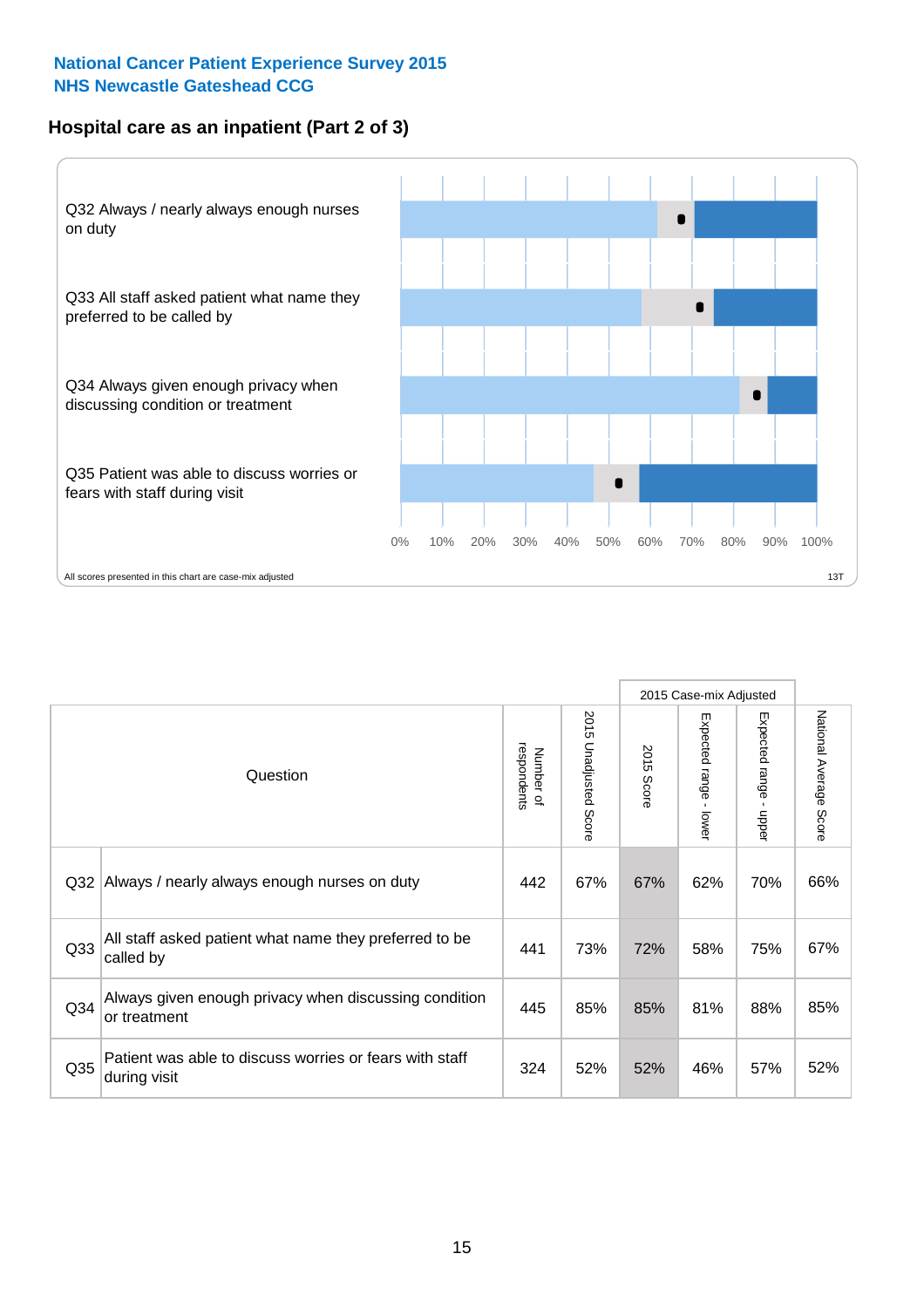#### **Hospital care as an inpatient (Part 3 of 3)**



|                 |                                                                                     |                          |                                 |               | 2015 Case-mix Adjusted                    |                                           |                        |
|-----------------|-------------------------------------------------------------------------------------|--------------------------|---------------------------------|---------------|-------------------------------------------|-------------------------------------------|------------------------|
|                 | Question                                                                            | respondents<br>Number of | 2015<br><b>Unadjusted Score</b> | 2015<br>Score | Expected range<br>$\blacksquare$<br>lower | Expected range<br>$\blacksquare$<br>nbber | National Average Score |
| Q36             | Hospital staff definitely did everything to help control pain                       | 392                      | 88%                             | 88%           | 80%                                       | 87%                                       | 84%                    |
| Q <sub>37</sub> | Always treated with respect and dignity by staff                                    | 443                      | 88%                             | 88%           | 84%                                       | 91%                                       | 87%                    |
| Q38             | Given clear written information about what should / should<br>not do post discharge | 415                      | 84%                             | 84%           | 81%                                       | 88%                                       | 84%                    |
| Q39             | Staff told patient who to contact if worried post discharge                         | 425                      | 95%                             | 95%           | 91%                                       | 96%                                       | 94%                    |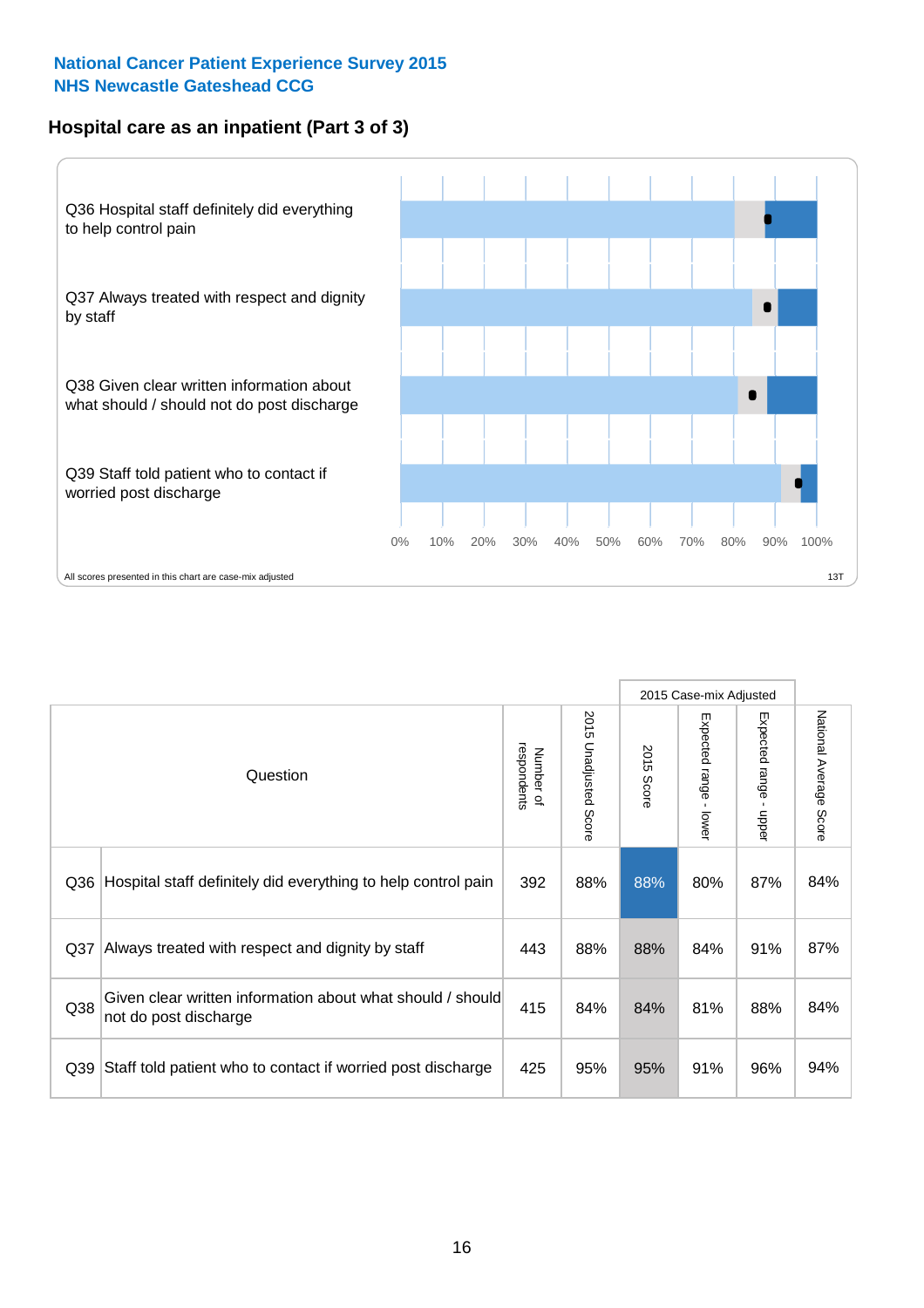#### **Hospital care as a day patient / outpatient (Part 1 of 2)**



|     |                                                                                    |                          |                                 |               | 2015 Case-mix Adjusted                  |                           |                        |
|-----|------------------------------------------------------------------------------------|--------------------------|---------------------------------|---------------|-----------------------------------------|---------------------------|------------------------|
|     | Question                                                                           | Number of<br>respondents | 2015<br><b>Unadjusted Score</b> | 2015<br>Score | Expected range<br>$\mathbf{r}$<br>lower | Expected range -<br>nbber | National Average Score |
| Q41 | Patient was able to discuss worries or fears with staff<br>during visit            | 544                      | 73%                             | 73%           | 66%                                     | 74%                       | 70%                    |
| Q42 | Doctor had the right notes and other documentation with<br>them                    | 657                      | 96%                             | 96%           | 94%                                     | 97%                       | 96%                    |
| Q44 | Beforehand patient had all information needed about<br>radiotherapy treatment      | 199                      | 83%                             | 84%           | 81%                                     | 91%                       | 86%                    |
| Q45 | Patient given understandable information about whether<br>radiotherapy was working | 176                      | 53%                             | 53%           | 52%                                     | 67%                       | 60%                    |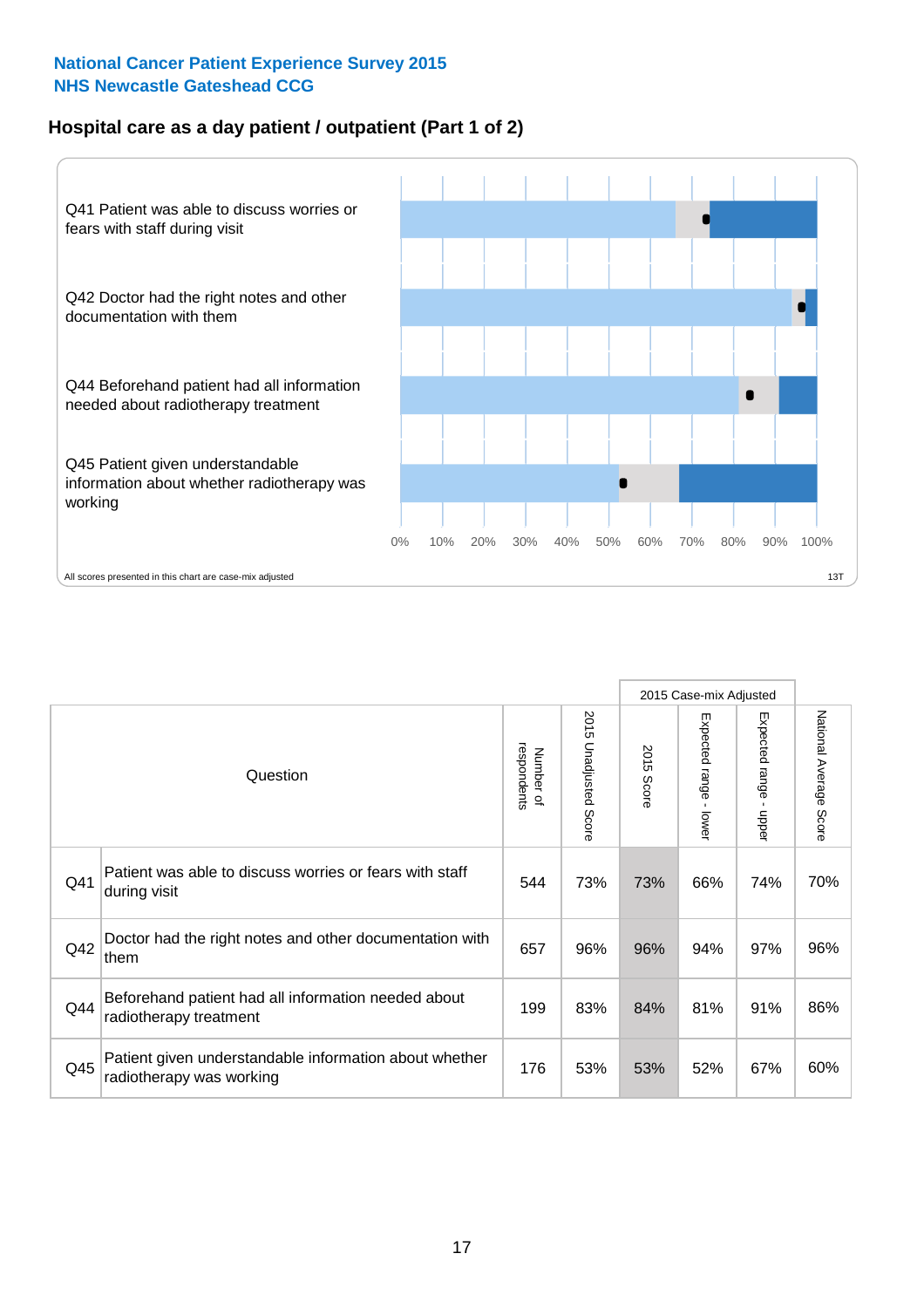### **Hospital care as a day patient / outpatient (Part 2 of 2)**



|     |                                                                                    |                                       |                             |               | 2015 Case-mix Adjusted      |                         |                           |
|-----|------------------------------------------------------------------------------------|---------------------------------------|-----------------------------|---------------|-----------------------------|-------------------------|---------------------------|
|     | Question                                                                           | respondents<br>Number<br>$\mathbf{Q}$ | 2015<br>Unadjusted<br>Score | 2015<br>Score | Expected<br>Irange<br>lower | Expected range<br>doper | National Average<br>Score |
| Q47 | Beforehand patient had all information needed about<br>chemotherapy treatment      | 387                                   | 86%                         | 85%           | 81%                         | 88%                     | 84%                       |
| Q48 | Patient given understandable information about whether<br>chemotherapy was working | 356                                   | 67%                         | 68%           | 63%                         | 73%                     | 68%                       |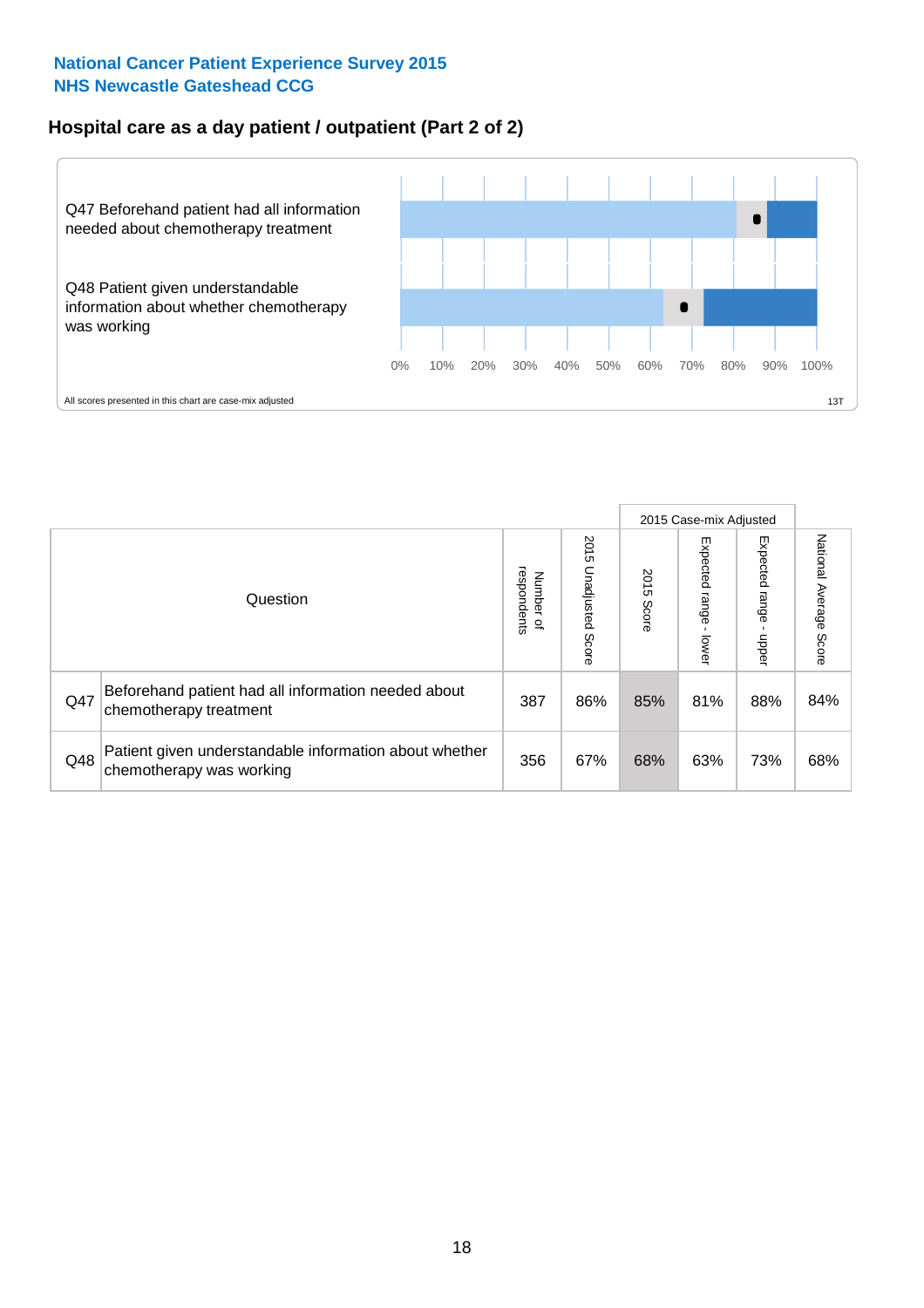#### **Home care and support**



2015 Case-mix Adjusted 2015 Unadjusted Score Expected range - upper National Average Score 2015 Unadjusted Score Expected range - lower National Average Score Expected range - lower Expected range - upper Number of<br>respondents respondents 2015 Score 2015 Score Number of Question Hospital staff gave family or someone close all the  $Q49$  information needed to help with care at home  $Q49$  59% 60% 54% 61% 58% Patient definitely given enough support from health or Q50 social services during treatment 200 and the case of the case of the case of the case of the case of the case of the case of the case of the case of the case of the case of the case of the case of the case of the case Patient definitely given enough support from health or Q51 social services after treatment<br>
Q51 53% 53% 39% 51% 45%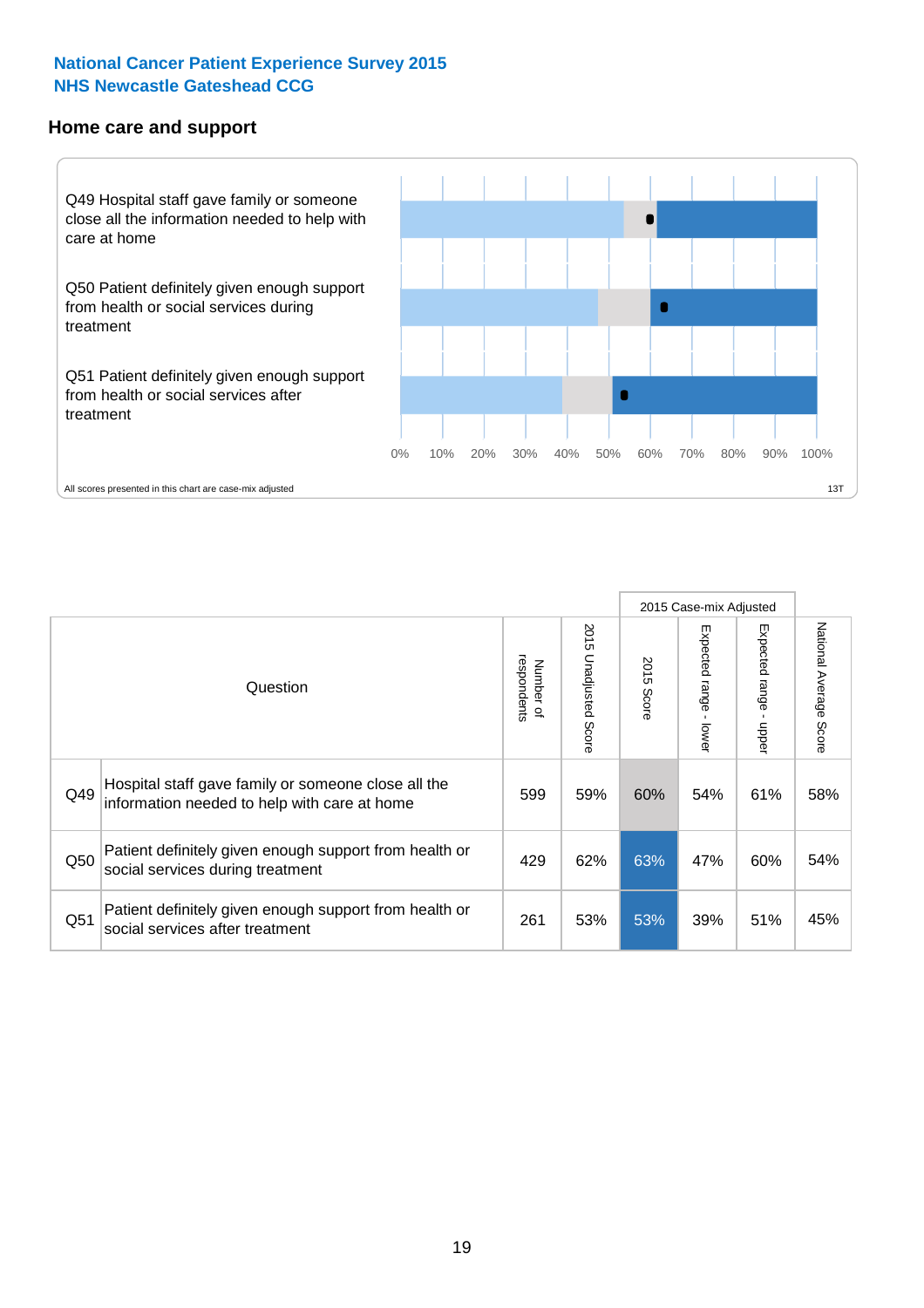#### **Care from your general practice**



|     |                                                                           |                                       |                             |               | 2015 Case-mix Adjusted       |                         |                           |
|-----|---------------------------------------------------------------------------|---------------------------------------|-----------------------------|---------------|------------------------------|-------------------------|---------------------------|
|     | Question                                                                  | respondents<br>Number<br>$\mathbf{Q}$ | 2015<br>Unadjusted<br>Score | 2015<br>Score | Expected<br>I range<br>lower | Expected range<br>doper | National Average<br>Score |
| Q52 | GP given enough information about patient's condition<br>and treatment    | 639                                   | 97%                         | 97%           | 94%                          | 97%                     | 95%                       |
| Q53 | Practice staff definitely did everything they could to<br>support patient | 528                                   | 64%                         | 64%           | 58%                          | 67%                     | 63%                       |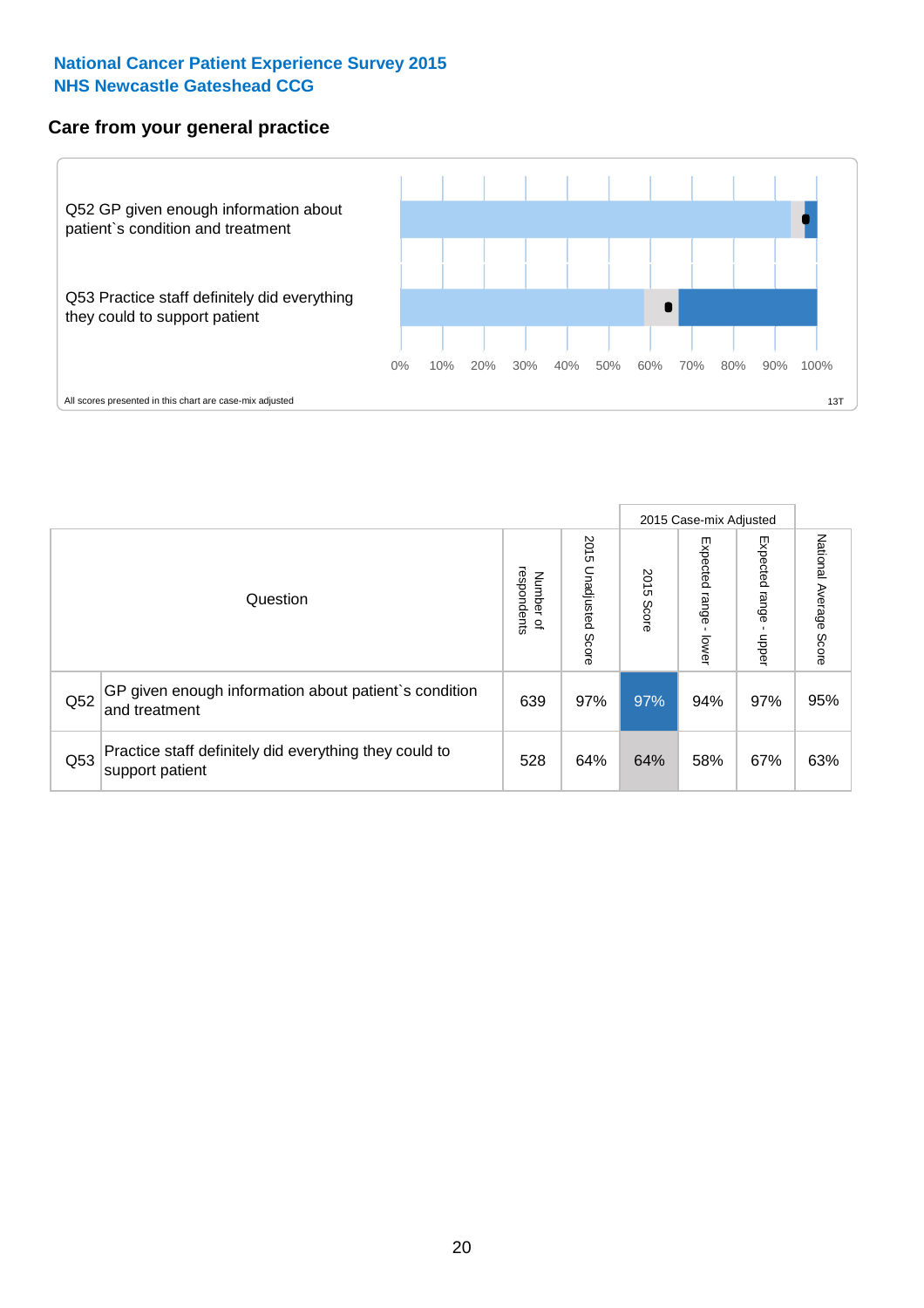#### **Your overall NHS care (Part 1 of 2)**



|     |                                                                    |                          |                          |               | 2015 Case-mix Adjusted                  |                                           |                        |
|-----|--------------------------------------------------------------------|--------------------------|--------------------------|---------------|-----------------------------------------|-------------------------------------------|------------------------|
|     | Question                                                           | respondents<br>Number of | 2015<br>Unadjusted Score | 2015<br>Score | Expected range<br>$\mathbf{I}$<br>lower | Expected range<br>$\blacksquare$<br>nbber | National Average Score |
| Q54 | Hospital and community staff always worked well together           | 703                      | 68%                      | 68%           | 56%                                     | 65%                                       | 61%                    |
| Q55 | Patient given a care plan                                          | 543                      | 34%                      | 34%           | 29%                                     | 37%                                       | 33%                    |
| Q56 | Overall the administration of the care was very good /<br>good     | 723                      | 91%                      | 92%           | 87%                                     | 91%                                       | 89%                    |
| Q57 | Length of time for attending clinics and appointments was<br>right | 713                      | 71%                      | 70%           | 60%                                     | 72%                                       | 66%                    |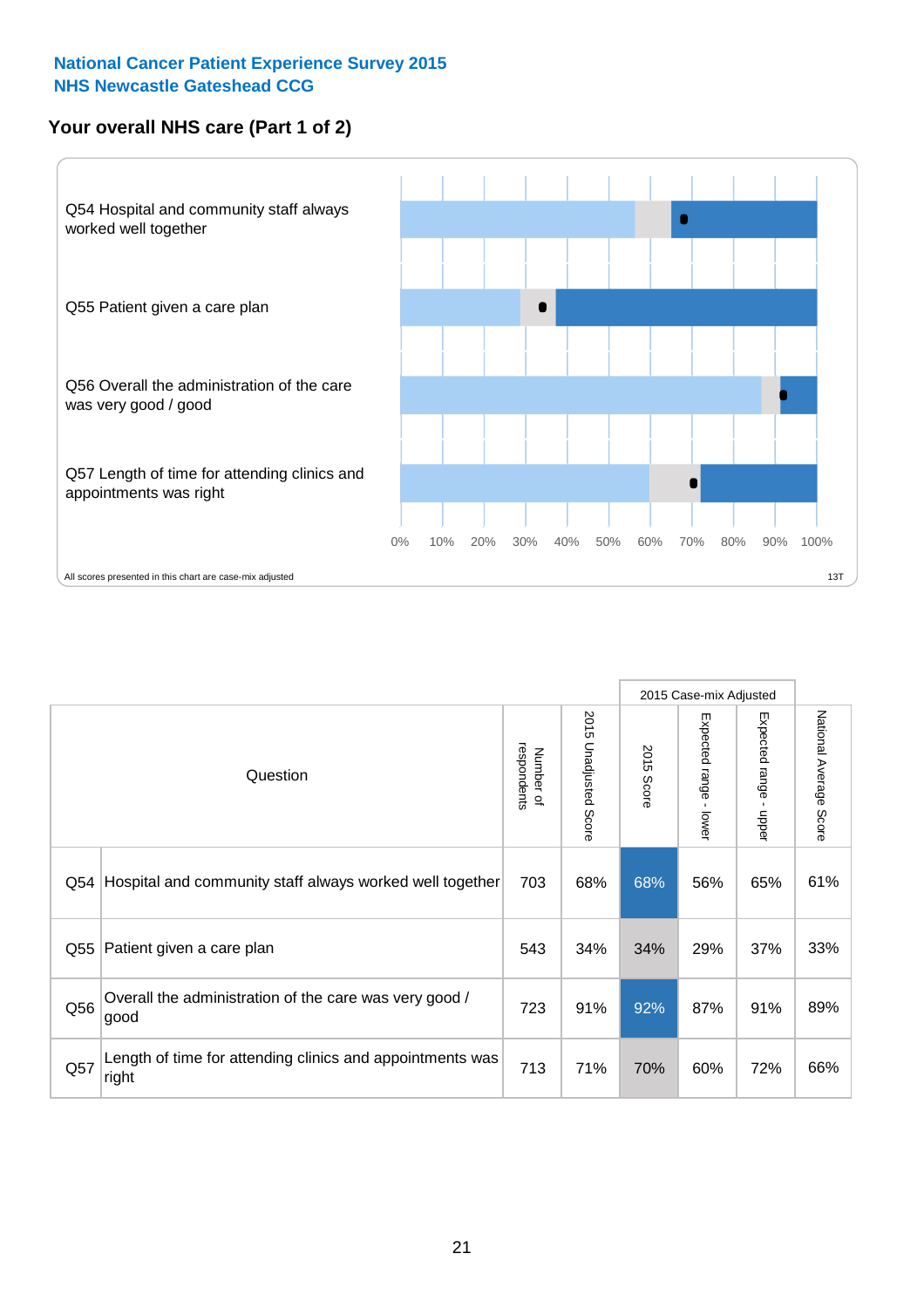#### **Your overall NHS care (Part 2 of 2)**



|     |                                                       |                                         |                             |               |                            | 2015 Case-mix Adjusted     |                           |
|-----|-------------------------------------------------------|-----------------------------------------|-----------------------------|---------------|----------------------------|----------------------------|---------------------------|
|     | Question                                              | respondents<br>Number<br>$\overline{a}$ | 2015<br>Unadjusted<br>Score | 2015<br>Score | Expected<br>range<br>lower | Expected<br>range<br>doper | National<br>Average Score |
| Q58 | Taking part in cancer research discussed with patient | 687                                     | 24%                         | 25%           | 22%                        | 35%                        | 28%                       |



|     |                                                                        |                                              | 2015 Case-mix Adjusted      |               |                                         |                                                       |                              |
|-----|------------------------------------------------------------------------|----------------------------------------------|-----------------------------|---------------|-----------------------------------------|-------------------------------------------------------|------------------------------|
|     | Question                                                               | respondents<br>Number<br>$\overline{\sigma}$ | 2015<br>Unadjusted<br>Score | 2015<br>Score | OWer<br>limit<br>range<br>٩<br>expected | Upper<br>limit<br>range<br>$\overline{a}$<br>expected | National<br>Average<br>Score |
| Q59 | Patient's average rating of care scored from very poor to<br>very good | 709                                          | 8.9                         | 8.9           | 8.6                                     | 8.8                                                   | 8.7                          |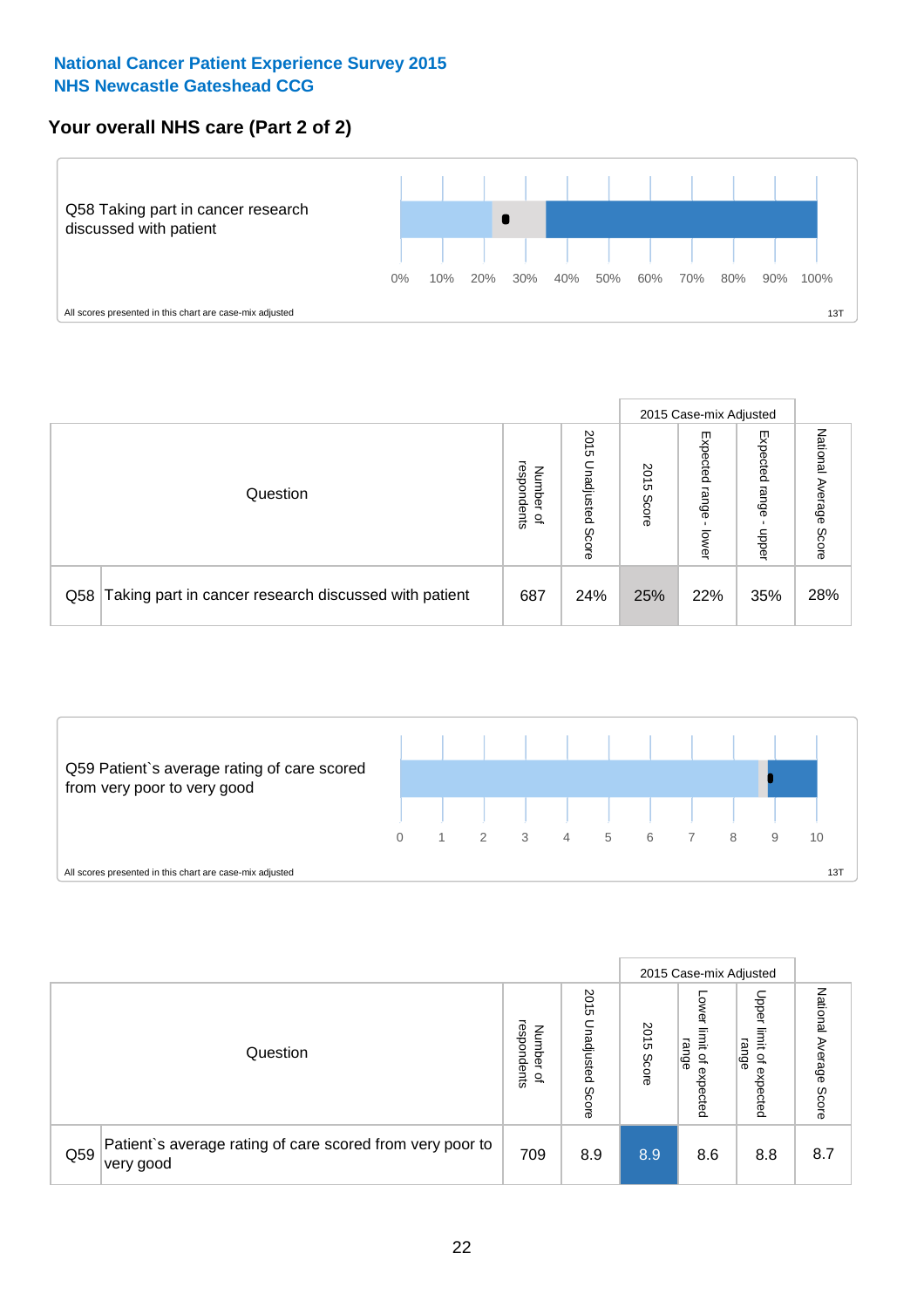### **Comparisons by tumour group for this CCG**

The following tables show the unadjusted CCG and the national percentage scores for each question broken down by tumour group. Where a cell in the table contains an asterisk this indicates that the number of patients in that group was below 21 and too small to display. Where a cell in the table contains "n.a." this indicates that there were no respondents for that tumour group.

### **Seeing your GP**

|                      | Q1. Saw GP once /<br>had to go to hospital | twice before being told | Q2. Patient thought<br>they were seen as<br>soon as necessary |                 |  |
|----------------------|--------------------------------------------|-------------------------|---------------------------------------------------------------|-----------------|--|
| <b>Cancer type</b>   | This CCG <sup>\$</sup>                     | <b>National</b>         | This CCG <sup>\$</sup>                                        | <b>National</b> |  |
| Brain / CNS          | $\star$                                    | 60%                     | $\star$                                                       | 77%             |  |
| <b>Breast</b>        | 97%                                        | 93%                     | 92%                                                           | 88%             |  |
| Colorectal / LGT     | 80%                                        | 72%                     | 84%                                                           | 80%             |  |
| Gynaecological       | 86%                                        | 75%                     | 93%                                                           | 78%             |  |
| Haematological       | 66%                                        | 64%                     | 81%                                                           | 80%             |  |
| <b>Head and Neck</b> | 90%                                        | 77%                     | 67%                                                           | 79%             |  |
| Lung                 | 70%                                        | 69%                     | 87%                                                           | 83%             |  |
| Prostate             | 85%                                        | 79%                     | 90%                                                           | 85%             |  |
| Sarcoma              | $\star$                                    | 64%                     | $\star$                                                       | 69%             |  |
| <b>Skin</b>          | 100%                                       | 91%                     | 100%                                                          | 87%             |  |
| <b>Upper Gastro</b>  | 75%                                        | 70%                     | 68%                                                           | 78%             |  |
| Urological           | 83%                                        | 81%                     | 95%                                                           | 84%             |  |
| Other                | 74%                                        | 70%                     | 73%                                                           | 78%             |  |
| <b>All Cancers</b>   | 80%                                        | 76%                     | 86%                                                           | 82%             |  |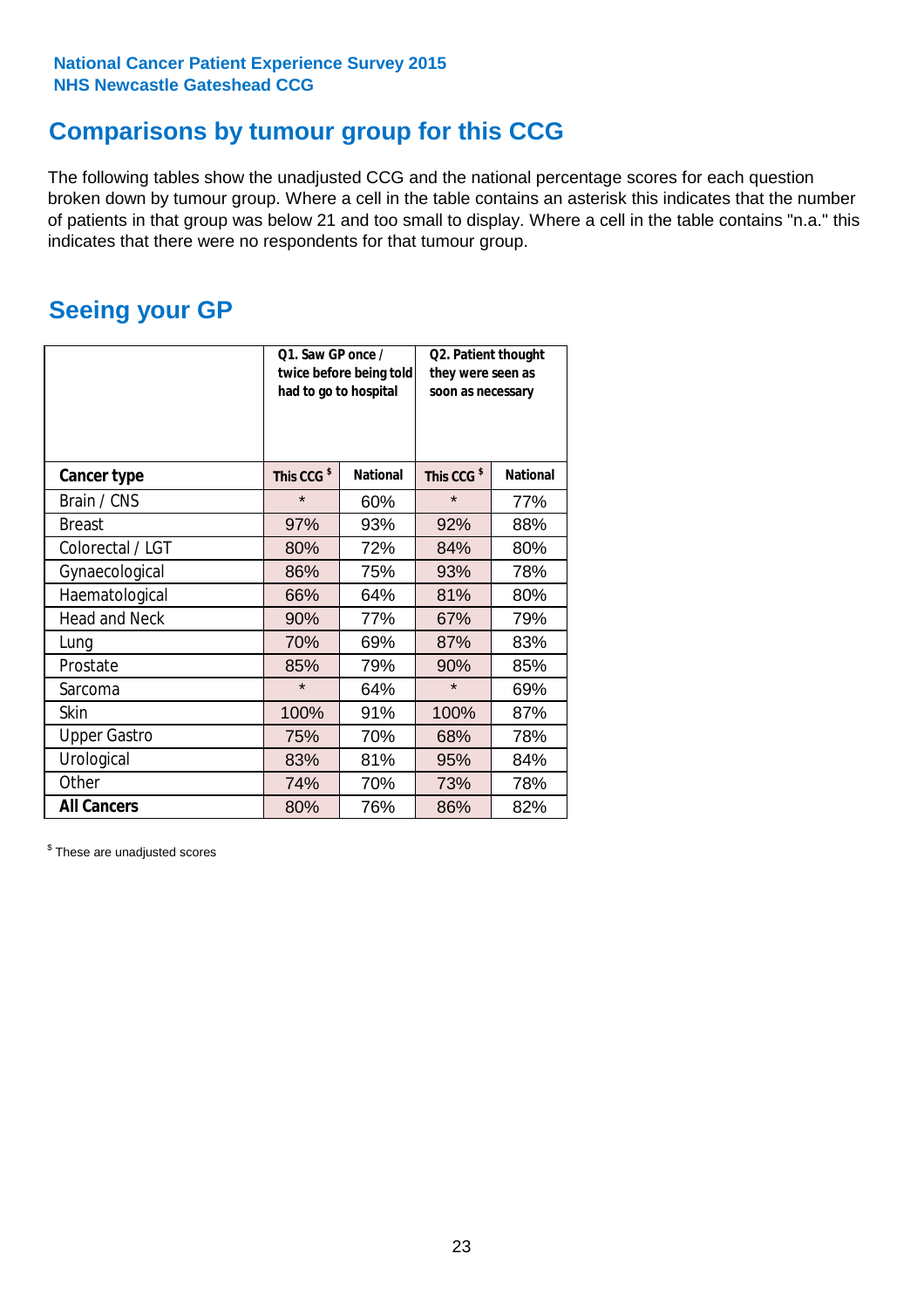### **Diagnostic tests**

|                      | be done was about<br>right | Q6. The length of time<br>waiting for the test to | Q7. Given complete<br>explanation of test<br>results in<br>understandable way |                 |  |  |
|----------------------|----------------------------|---------------------------------------------------|-------------------------------------------------------------------------------|-----------------|--|--|
| <b>Cancer type</b>   | This CCG <sup>\$</sup>     | <b>National</b>                                   | This CCG <sup>\$</sup>                                                        | <b>National</b> |  |  |
| Brain / CNS          | $\star$                    | 87%                                               | $\star$                                                                       | 69%             |  |  |
| <b>Breast</b>        | 95%                        | 90%                                               | 90%                                                                           | 82%             |  |  |
| Colorectal / LGT     | 83%                        | 86%                                               | 65%                                                                           | 81%             |  |  |
| Gynaecological       | 91%                        | 84%                                               | 79%                                                                           | 76%             |  |  |
| Haematological       | 93%                        | 87%                                               | 84%                                                                           | 76%             |  |  |
| <b>Head and Neck</b> | $\star$                    | 84%                                               | $\star$                                                                       | 77%             |  |  |
| Lung                 | 86%                        | 87%                                               | 79%                                                                           | 78%             |  |  |
| Prostate             | 89%                        | 85%                                               | 80%                                                                           | 79%             |  |  |
| Sarcoma              | $\star$                    | 81%                                               | $\star$                                                                       | 77%             |  |  |
| Skin                 | $\star$                    | 89%                                               | $\star$                                                                       | 85%             |  |  |
| <b>Upper Gastro</b>  | 88%                        | 83%                                               | 76%                                                                           | 77%             |  |  |
| Urological           | 91%                        | 85%                                               | 80%                                                                           | 78%             |  |  |
| Other                | 71%                        | 85%                                               | 73%                                                                           | 76%             |  |  |
| <b>All Cancers</b>   | 89%                        | 87%                                               | 80%                                                                           | 79%             |  |  |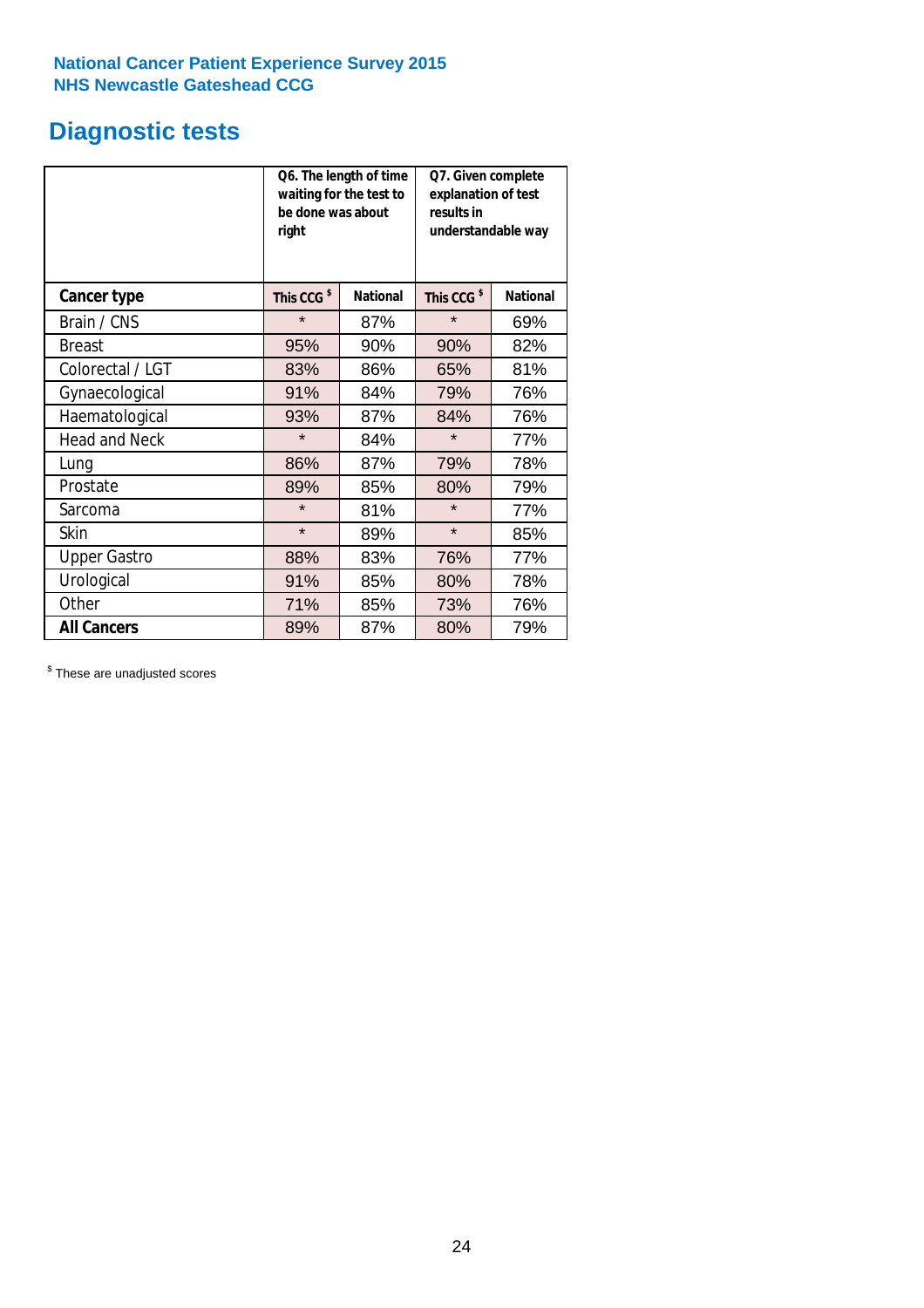### **Finding out what was wrong with you**

|                      | Q8. Patient told they<br>could bring a family<br>member or friend<br>when first told they<br>had cancer |                 | Q9. Patient felt they<br>were told sensitively<br>that they had cancer |                 | Q10. Patient<br>completely understood<br>the explanation of<br>what was wrong |                 | Q11. Patient given<br>easy to understand<br>written information<br>about the type of<br>cancer they had |                 |
|----------------------|---------------------------------------------------------------------------------------------------------|-----------------|------------------------------------------------------------------------|-----------------|-------------------------------------------------------------------------------|-----------------|---------------------------------------------------------------------------------------------------------|-----------------|
| Cancer type          | This CCG <sup>\$</sup>                                                                                  | <b>National</b> | This CCG <sup>\$</sup>                                                 | <b>National</b> | This CCG <sup>\$</sup>                                                        | <b>National</b> | This CCG <sup>\$</sup>                                                                                  | <b>National</b> |
| Brain / CNS          | $\star$                                                                                                 | 85%             | $\star$                                                                | 79%             | $\star$                                                                       | 60%             | $\star$                                                                                                 | 62%             |
| <b>Breast</b>        | 84%                                                                                                     | 83%             | 90%                                                                    | 88%             | 78%                                                                           | 78%             | 70%                                                                                                     | 76%             |
| Colorectal / LGT     | 77%                                                                                                     | 83%             | 85%                                                                    | 85%             | 72%                                                                           | 79%             | 65%                                                                                                     | 71%             |
| Gynaecological       | 71%                                                                                                     | 75%             | 89%                                                                    | 83%             | 79%                                                                           | 73%             | 48%                                                                                                     | 69%             |
| Haematological       | 84%                                                                                                     | 75%             | 92%                                                                    | 83%             | 59%                                                                           | 60%             | 78%                                                                                                     | 74%             |
| <b>Head and Neck</b> | 68%                                                                                                     | 73%             | 83%                                                                    | 85%             | 70%                                                                           | 75%             | $\star$                                                                                                 | 61%             |
| Lung                 | 81%                                                                                                     | 80%             | 83%                                                                    | 83%             | 76%                                                                           | 75%             | 59%                                                                                                     | 66%             |
| Prostate             | 86%                                                                                                     | 80%             | 85%                                                                    | 84%             | 75%                                                                           | 78%             | 80%                                                                                                     | 80%             |
| Sarcoma              | $\star$                                                                                                 | 77%             | $\star$                                                                | 82%             | $\star$                                                                       | 63%             | $\star$                                                                                                 | 61%             |
| Skin                 | $\star$                                                                                                 | 71%             | 95%                                                                    | 90%             | 86%                                                                           | 83%             | $\star$                                                                                                 | 84%             |
| <b>Upper Gastro</b>  | 84%                                                                                                     | 79%             | 80%                                                                    | 79%             | 79%                                                                           | 72%             | 66%                                                                                                     | 64%             |
| Urological           | 78%                                                                                                     | 74%             | 87%                                                                    | 82%             | 74%                                                                           | 76%             | 70%                                                                                                     | 71%             |
| Other                | 74%                                                                                                     | 77%             | 79%                                                                    | 82%             | 70%                                                                           | 72%             | 61%                                                                                                     | 61%             |
| <b>All Cancers</b>   | 80%                                                                                                     | 79%             | 87%                                                                    | 84%             | 72%                                                                           | 73%             | 68%                                                                                                     | 72%             |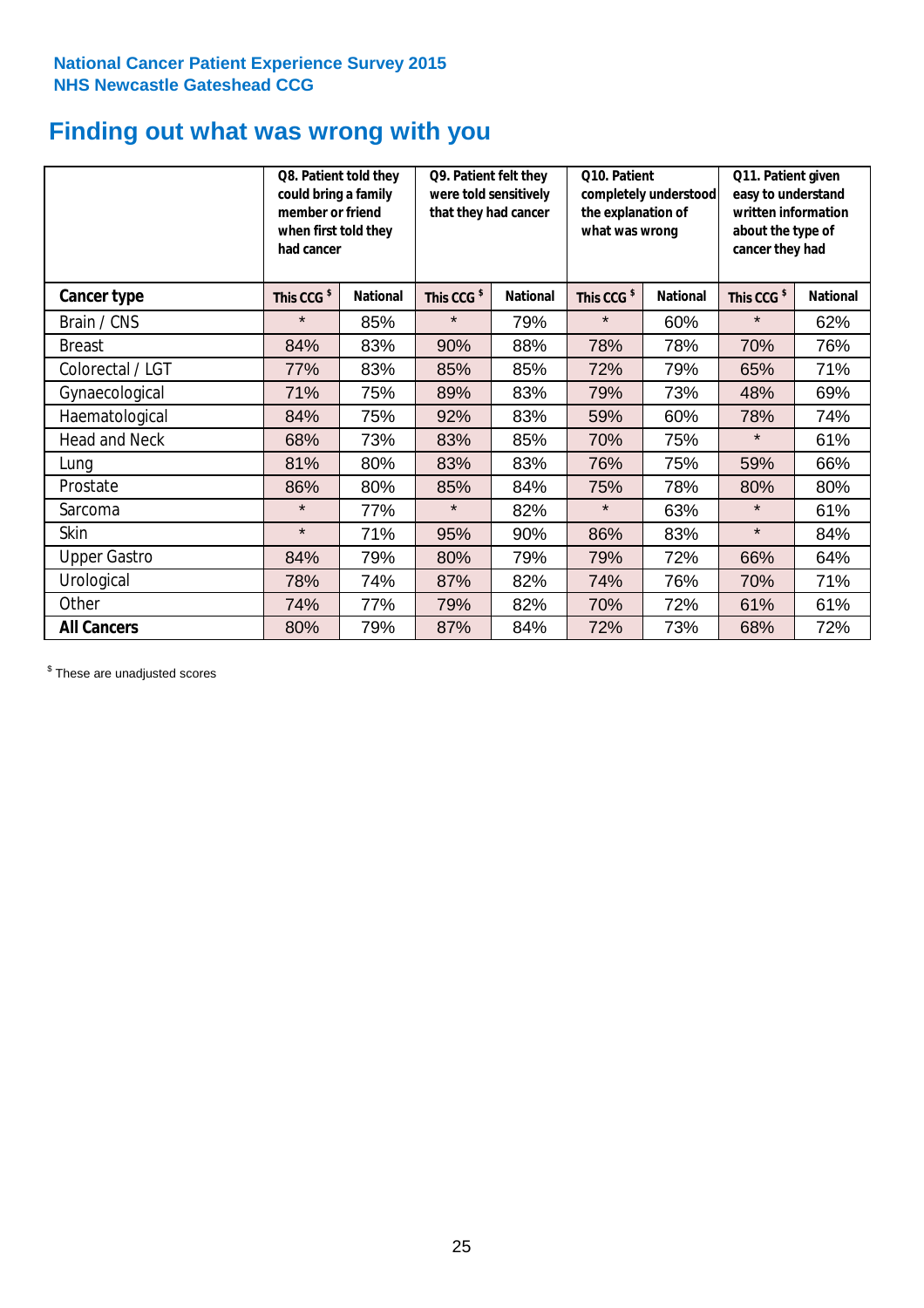### **Deciding the best treatment for you**

|                      | Q12. Patient felt that<br>treatment options<br>were completely<br>explained |                 | Q13. Possible side<br>understandable way | effects explained in an | Q14. Patient given<br>practical advice and<br>support in dealing with<br>side effects of<br>treatment |                 |  |
|----------------------|-----------------------------------------------------------------------------|-----------------|------------------------------------------|-------------------------|-------------------------------------------------------------------------------------------------------|-----------------|--|
| <b>Cancer type</b>   | This CCG <sup>\$</sup>                                                      | <b>National</b> | This CCG <sup>\$</sup>                   | <b>National</b>         | This CCG <sup>\$</sup>                                                                                | <b>National</b> |  |
| Brain / CNS          | $\star$                                                                     | 80%             | $\star$                                  | 71%                     | $\star$                                                                                               | 62%             |  |
| <b>Breast</b>        | 84%                                                                         | 84%             | 80%                                      | 76%                     | 67%                                                                                                   | 69%             |  |
| Colorectal / LGT     | 89%                                                                         | 85%             | 78%                                      | 75%                     | 73%                                                                                                   | 68%             |  |
| Gynaecological       | 100%                                                                        | 84%             | 69%                                      | 76%                     | 62%                                                                                                   | 68%             |  |
| Haematological       | 82%                                                                         | 81%             | 77%                                      | 69%                     | 75%                                                                                                   | 65%             |  |
| <b>Head and Neck</b> | 86%                                                                         | 85%             | 73%                                      | 72%                     | 77%                                                                                                   | 67%             |  |
| Lung                 | 89%                                                                         | 84%             | 91%                                      | 74%                     | 74%                                                                                                   | 69%             |  |
| Prostate             | 84%                                                                         | 80%             | 81%                                      | 71%                     | 69%                                                                                                   | 61%             |  |
| Sarcoma              | $\star$                                                                     | 82%             | $\star$                                  | 75%                     | $\star$                                                                                               | 66%             |  |
| Skin                 | $\star$                                                                     | 88%             | $\star$                                  | 75%                     | $\star$                                                                                               | 74%             |  |
| <b>Upper Gastro</b>  | 85%                                                                         | 83%             | 71%                                      | 72%                     | 69%                                                                                                   | 66%             |  |
| Urological           | 84%                                                                         | 80%             | 72%                                      | 69%                     | 67%                                                                                                   | 61%             |  |
| Other                | 75%                                                                         | 80%             | 65%                                      | 72%                     | 63%                                                                                                   | 64%             |  |
| <b>All Cancers</b>   | 85%                                                                         | 83%             | 77%                                      | 73%                     | 70%                                                                                                   | 66%             |  |

|                      | in the future          | Q15. Patient definitely<br>told about side effects<br>that could affect them | Q16. Patient definitely<br>involved in decisions<br>about care and<br>treatment |                 |  |
|----------------------|------------------------|------------------------------------------------------------------------------|---------------------------------------------------------------------------------|-----------------|--|
| <b>Cancer type</b>   | This CCG <sup>\$</sup> | <b>National</b>                                                              | This CCG <sup>\$</sup>                                                          | <b>National</b> |  |
| Brain / CNS          | $\star$                | 56%                                                                          | $\star$                                                                         | 74%             |  |
| <b>Breast</b>        | 53%                    | 55%                                                                          | 81%                                                                             | 79%             |  |
| Colorectal / LGT     | 54%                    | 56%                                                                          | 74%                                                                             | 79%             |  |
| Gynaecological       | 44%                    | 54%                                                                          | 81%                                                                             | 76%             |  |
| Haematological       | 63%                    | 50%                                                                          | 85%                                                                             | 77%             |  |
| <b>Head and Neck</b> | 48%                    | 58%                                                                          | 82%                                                                             | 76%             |  |
| Lung                 | 73%                    | 54%                                                                          | 85%                                                                             | 78%             |  |
| Prostate             | 64%                    | 63%                                                                          | 77%                                                                             | 79%             |  |
| Sarcoma              | $\star$                | 54%                                                                          | $\star$                                                                         | 77%             |  |
| Skin                 | $\star$                | 66%                                                                          | 91%                                                                             | 86%             |  |
| <b>Upper Gastro</b>  | 55%                    | 53%                                                                          | 76%                                                                             | 77%             |  |
| Urological           | 64%                    | 52%                                                                          | 83%                                                                             | 75%             |  |
| Other                | 53%                    | 51%                                                                          | 67%                                                                             | 75%             |  |
| <b>All Cancers</b>   | 59%                    | 54%                                                                          | 80%                                                                             | 78%             |  |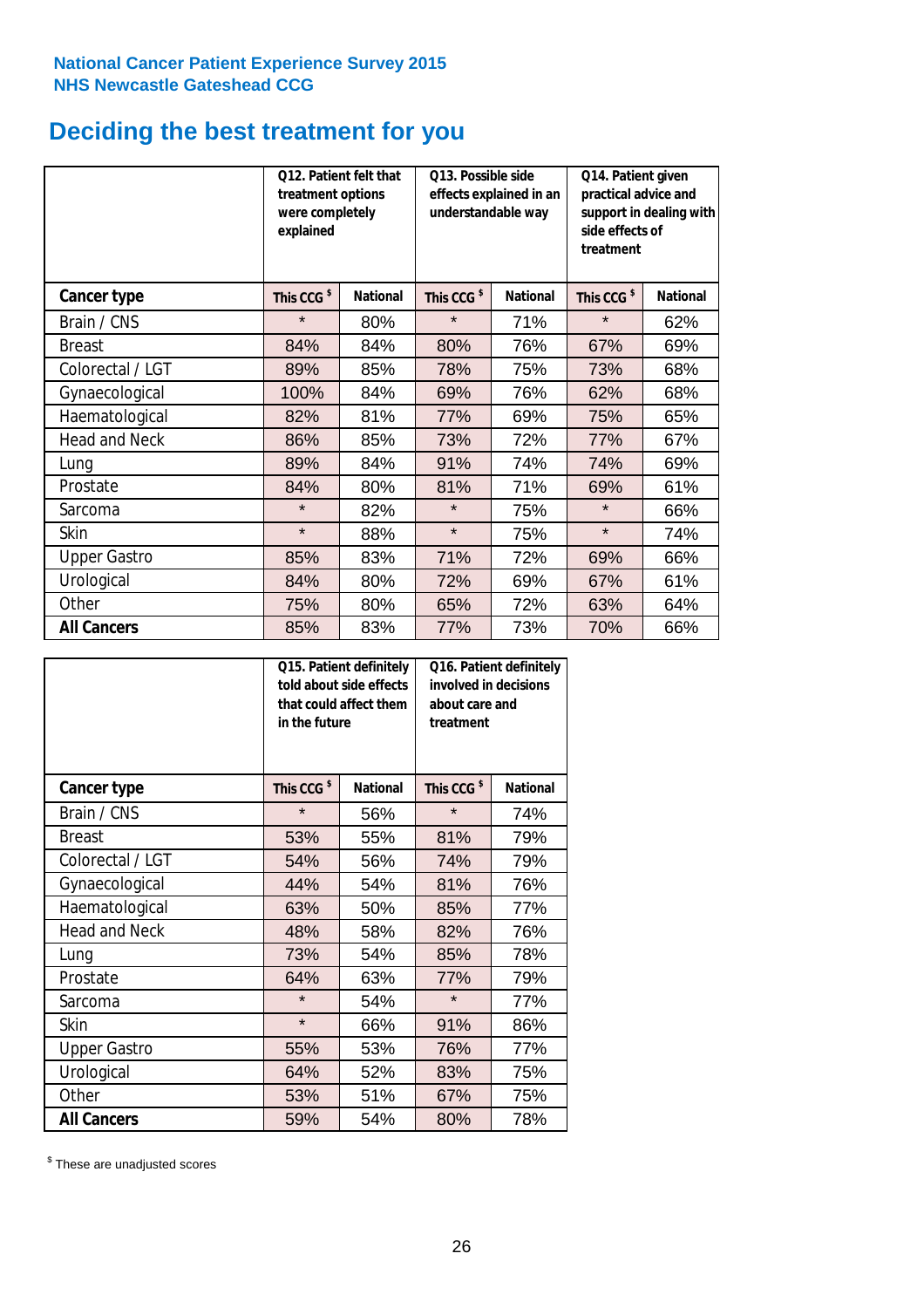### **Clinical Nurse Specialist**

|                      | would support them<br>through their<br>treatment | Q17. Patient given the<br>name of the CNS who | Q18. Patient found it<br>easy to contact their<br><b>CNS</b> |                 | <b>Q19. Get</b><br>understandable<br>answers to important<br>questions all or most<br>of the time |                 |  |
|----------------------|--------------------------------------------------|-----------------------------------------------|--------------------------------------------------------------|-----------------|---------------------------------------------------------------------------------------------------|-----------------|--|
| <b>Cancer type</b>   | This CCG <sup>\$</sup>                           | <b>National</b>                               | This CCG <sup>\$</sup>                                       | <b>National</b> | This CCG <sup>\$</sup>                                                                            | <b>National</b> |  |
| Brain / CNS          | $\star$                                          | 95%                                           | $\star$                                                      | 84%             | $\star$                                                                                           | 85%             |  |
| <b>Breast</b>        | 98%                                              | 94%                                           | 85%                                                          | 85%             | 91%                                                                                               | 88%             |  |
| Colorectal / LGT     | 89%                                              | 91%                                           | 95%                                                          | 88%             | 93%                                                                                               | 90%             |  |
| Gynaecological       | 81%                                              | 93%                                           | $\star$                                                      | 86%             | $\star$                                                                                           | 87%             |  |
| Haematological       | 97%                                              | 89%                                           | 96%                                                          | 89%             | 94%                                                                                               | 90%             |  |
| <b>Head and Neck</b> | 92%                                              | 88%                                           | $\star$                                                      | 86%             | $\star$                                                                                           | 88%             |  |
| Lung                 | 98%                                              | 93%                                           | 96%                                                          | 89%             | 94%                                                                                               | 89%             |  |
| Prostate             | 95%                                              | 89%                                           | 93%                                                          | 83%             | 86%                                                                                               | 88%             |  |
| Sarcoma              | $\star$                                          | 87%                                           | $\star$                                                      | 86%             | $\star$                                                                                           | 88%             |  |
| Skin                 | 91%                                              | 88%                                           | $\star$                                                      | 90%             | $\star$                                                                                           | 92%             |  |
| <b>Upper Gastro</b>  | 91%                                              | 92%                                           | 91%                                                          | 87%             | 90%                                                                                               | 88%             |  |
| Urological           | 81%                                              | 80%                                           | 90%                                                          | 85%             | 90%                                                                                               | 88%             |  |
| Other                | 74%                                              | 86%                                           | 87%                                                          | 86%             | 85%                                                                                               | 87%             |  |
| <b>All Cancers</b>   | 91%                                              | 90%                                           | 92%                                                          | 87%             | 91%                                                                                               | 88%             |  |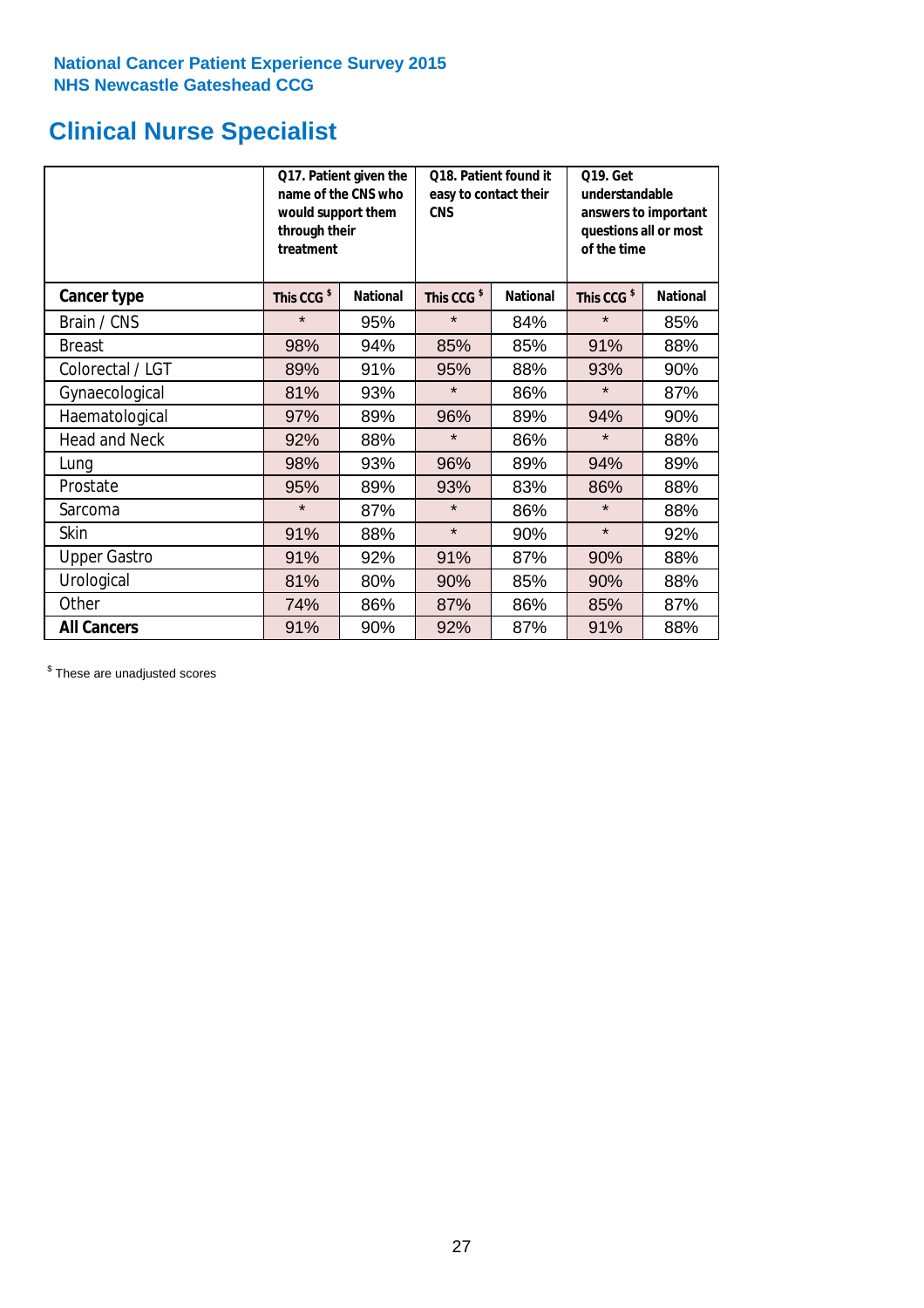### **Support for people with cancer**

|                      | Q20. Hospital staff<br>gave information | about support groups | Q21. Hospital staff<br>gave information<br>about impact cancer<br>could have on day to<br>day activities |                 | Q22. Hospital staff<br>gave information on<br>getting financial help |                 | Q23. Hospital staff told<br>patient they could get<br>free prescriptions |                 |
|----------------------|-----------------------------------------|----------------------|----------------------------------------------------------------------------------------------------------|-----------------|----------------------------------------------------------------------|-----------------|--------------------------------------------------------------------------|-----------------|
| <b>Cancer type</b>   | This CCG <sup>\$</sup>                  | <b>National</b>      | This CCG <sup>\$</sup>                                                                                   | <b>National</b> | This CCG <sup>\$</sup>                                               | <b>National</b> | This CCG <sup>\$</sup>                                                   | <b>National</b> |
| Brain / CNS          | $\star$                                 | 85%                  | $\star$                                                                                                  | 80%             | $\star$                                                              | 72%             | $\star$                                                                  | 79%             |
| <b>Breast</b>        | 86%                                     | 88%                  | 83%                                                                                                      | 85%             | 51%                                                                  | 60%             | 72%                                                                      | 80%             |
| Colorectal / LGT     | 70%                                     | 82%                  | 80%                                                                                                      | 82%             | 37%                                                                  | 52%             | 83%                                                                      | 83%             |
| Gynaecological       | $\star$                                 | 83%                  | $\star$                                                                                                  | 81%             | $\star$                                                              | 58%             | $\star$                                                                  | 76%             |
| Haematological       | 86%                                     | 82%                  | 93%                                                                                                      | 82%             | 69%                                                                  | 56%             | 92%                                                                      | 86%             |
| <b>Head and Neck</b> | $\star$                                 | 83%                  | $\star$                                                                                                  | 80%             | $\star$                                                              | 55%             | $\star$                                                                  | 80%             |
| Lung                 | 87%                                     | 82%                  | 89%                                                                                                      | 80%             | 80%                                                                  | 68%             | 89%                                                                      | 85%             |
| Prostate             | 92%                                     | 85%                  | 82%                                                                                                      | 81%             | $\star$                                                              | 41%             | $\star$                                                                  | 76%             |
| Sarcoma              | $\star$                                 | 82%                  | $\star$                                                                                                  | 80%             | $\star$                                                              | 57%             | $\star$                                                                  | 75%             |
| Skin                 | $\star$                                 | 85%                  | $\star$                                                                                                  | 85%             | $\star$                                                              | 51%             | $\star$                                                                  | 65%             |
| <b>Upper Gastro</b>  | 86%                                     | 82%                  | 85%                                                                                                      | 78%             | 68%                                                                  | 57%             | $\star$                                                                  | 83%             |
| Urological           | 68%                                     | 71%                  | 75%                                                                                                      | 70%             | 24%                                                                  | 33%             | $\star$                                                                  | 69%             |
| Other                | 75%                                     | 80%                  | 66%                                                                                                      | 77%             | 58%                                                                  | 53%             | 76%                                                                      | 79%             |
| <b>All Cancers</b>   | 82%                                     | 83%                  | 82%                                                                                                      | 81%             | 54%                                                                  | 55%             | 78%                                                                      | 80%             |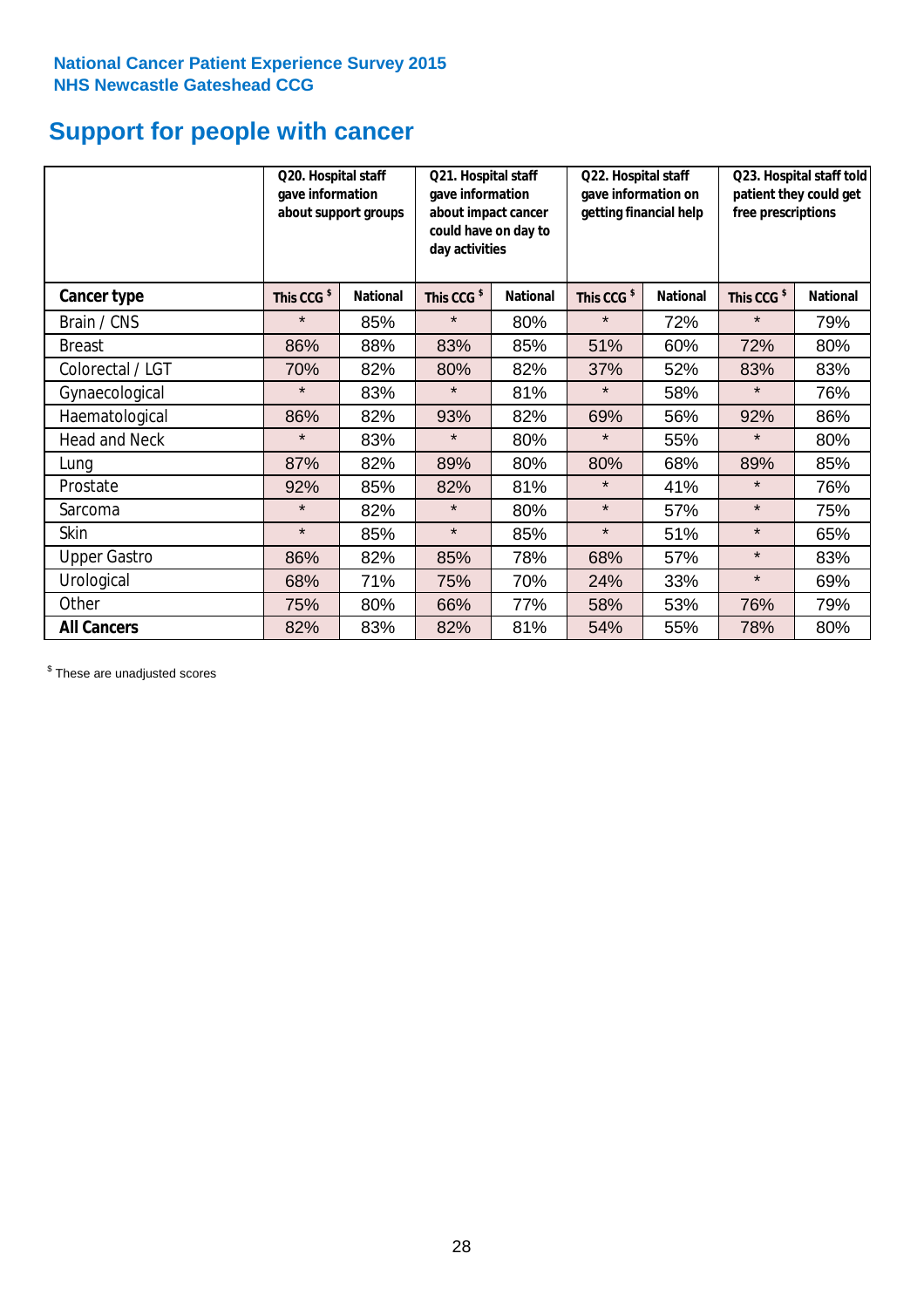### **Operations**

|                      | Q26. Staff explained<br>how operation had<br>gone in<br>understandable way |                 |  |  |
|----------------------|----------------------------------------------------------------------------|-----------------|--|--|
| <b>Cancer type</b>   | This CCG <sup>\$</sup>                                                     | <b>National</b> |  |  |
| Brain / CNS          | $\star$                                                                    | 75%             |  |  |
| <b>Breast</b>        | 85%                                                                        | 77%             |  |  |
| Colorectal / LGT     | 80%                                                                        | 81%             |  |  |
| Gynaecological       | $\star$                                                                    | 79%             |  |  |
| Haematological       | $\star$                                                                    | 75%             |  |  |
| <b>Head and Neck</b> | $\star$                                                                    | 77%             |  |  |
| Lung                 | $\star$                                                                    | 76%             |  |  |
| Prostate             | $\star$                                                                    | 76%             |  |  |
| Sarcoma              | $\star$                                                                    | 80%             |  |  |
| Skin                 | $\star$                                                                    | 84%             |  |  |
| <b>Upper Gastro</b>  | $\star$                                                                    | 81%             |  |  |
| Urological           | 81%                                                                        | 74%             |  |  |
| Other                | $\star$                                                                    | 78%             |  |  |
| <b>All Cancers</b>   | 79%                                                                        | 78%             |  |  |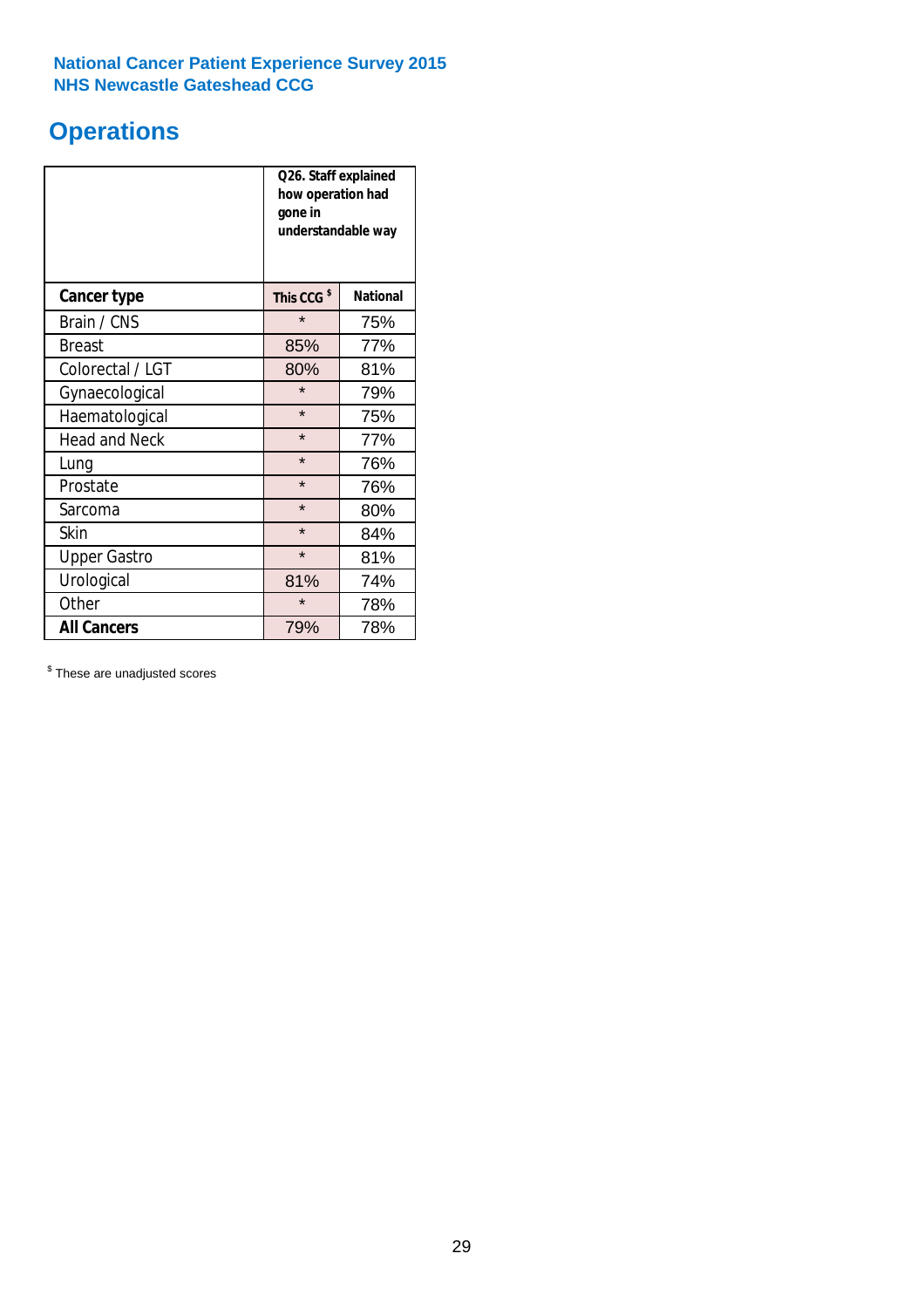# **Hospital care as an inpatient (Part 1 of 2)**

|                      | or nurses did not talk<br>they were not there | Q28. Groups of doctors<br>in front of patient as if | Q29. Patient had<br>confidence and trust in<br>all doctors treating<br>them |                 | Q30. Patient's family<br>or someone close<br>definitely had<br>opportunity to talk to<br>doctor |                 | Q31. Patient had<br>confidence and trust in I<br>all ward nurses |                 |
|----------------------|-----------------------------------------------|-----------------------------------------------------|-----------------------------------------------------------------------------|-----------------|-------------------------------------------------------------------------------------------------|-----------------|------------------------------------------------------------------|-----------------|
| Cancer type          | This CCG <sup>\$</sup>                        | <b>National</b>                                     | This CCG <sup>\$</sup>                                                      | <b>National</b> | This CCG <sup>\$</sup>                                                                          | <b>National</b> | This CCG <sup>\$</sup>                                           | <b>National</b> |
| Brain / CNS          | $\star$                                       | 68%                                                 | $\star$                                                                     | 78%             | $\star$                                                                                         | 65%             | $\star$                                                          | 67%             |
| <b>Breast</b>        | 92%                                           | 89%                                                 | 92%                                                                         | 86%             | 84%                                                                                             | 73%             | 74%                                                              | 74%             |
| Colorectal / LGT     | 70%                                           | 75%                                                 | 89%                                                                         | 85%             | 73%                                                                                             | 72%             | 72%                                                              | 68%             |
| Gynaecological       | 90%                                           | 84%                                                 | 86%                                                                         | 86%             | $\star$                                                                                         | 71%             | 86%                                                              | 69%             |
| Haematological       | 83%                                           | 80%                                                 | 79%                                                                         | 81%             | 85%                                                                                             | 75%             | 72%                                                              | 73%             |
| <b>Head and Neck</b> | $\star$                                       | 79%                                                 | $\star$                                                                     | 85%             | $\star$                                                                                         | 73%             | $\star$                                                          | 72%             |
| Lung                 | 85%                                           | 75%                                                 | 88%                                                                         | 82%             | 84%                                                                                             | 71%             | 88%                                                              | 73%             |
| Prostate             | 83%                                           | 84%                                                 | 93%                                                                         | 87%             | 81%                                                                                             | 72%             | 83%                                                              | 75%             |
| Sarcoma              | $\star$                                       | 82%                                                 | $\star$                                                                     | 85%             | $\star$                                                                                         | 75%             | $\star$                                                          | 70%             |
| Skin                 | $\star$                                       | 85%                                                 | $\star$                                                                     | 90%             | $\star$                                                                                         | 79%             | $\star$                                                          | 84%             |
| <b>Upper Gastro</b>  | 76%                                           | 75%                                                 | 84%                                                                         | 83%             | 75%                                                                                             | 72%             | 80%                                                              | 70%             |
| Urological           | 85%                                           | 80%                                                 | 86%                                                                         | 84%             | 70%                                                                                             | 67%             | 80%                                                              | 75%             |
| Other                | 84%                                           | 79%                                                 | 81%                                                                         | 79%             | 66%                                                                                             | 70%             | 66%                                                              | 69%             |
| <b>All Cancers</b>   | 83%                                           | 81%                                                 | 87%                                                                         | 84%             | 76%                                                                                             | 72%             | 77%                                                              | 72%             |

|                      | Q32. Always / nearly<br>always enough nurses<br>on duty |                 | Q33. All staff asked<br>patient what name<br>they preferred to be<br>called by |                 | Q34. Always given<br>enough privacy when<br>discussing condition or<br>treatment |                 | Q35. Patient was able<br>to discuss worries or<br>fears with staff during<br>visit |                 |
|----------------------|---------------------------------------------------------|-----------------|--------------------------------------------------------------------------------|-----------------|----------------------------------------------------------------------------------|-----------------|------------------------------------------------------------------------------------|-----------------|
| <b>Cancer type</b>   | This CCG <sup>\$</sup>                                  | <b>National</b> | This CCG <sup>\$</sup>                                                         | <b>National</b> | This CCG <sup>\$</sup>                                                           | <b>National</b> | This CCG <sup>\$</sup>                                                             | <b>National</b> |
| Brain / CNS          | $\star$                                                 | 64%             | $\star$                                                                        | 69%             | $\star$                                                                          | 80%             | $\star$                                                                            | 44%             |
| <b>Breast</b>        | 66%                                                     | 69%             | 68%                                                                            | 60%             | 91%                                                                              | 86%             | 46%                                                                                | 53%             |
| Colorectal / LGT     | 69%                                                     | 61%             | 73%                                                                            | 70%             | 89%                                                                              | 84%             | 61%                                                                                | 54%             |
| Gynaecological       | 76%                                                     | 65%             | 67%                                                                            | 63%             | 86%                                                                              | 82%             | $\star$                                                                            | 50%             |
| Haematological       | 67%                                                     | 63%             | 65%                                                                            | 67%             | 81%                                                                              | 86%             | 57%                                                                                | 55%             |
| <b>Head and Neck</b> | 67%                                                     | 67%             | $\star$                                                                        | 66%             | 77%                                                                              | 85%             | $\star$                                                                            | 50%             |
| Lung                 | 76%                                                     | 68%             | 79%                                                                            | 71%             | 91%                                                                              | 84%             | 65%                                                                                | 49%             |
| Prostate             | 53%                                                     | 71%             | 77%                                                                            | 67%             | 93%                                                                              | 87%             | $\star$                                                                            | 52%             |
| Sarcoma              | $\star$                                                 | 68%             | $\star$                                                                        | 71%             | $\star$                                                                          | 87%             | $\star$                                                                            | 52%             |
| Skin                 | $\star$                                                 | 81%             | $\star$                                                                        | 67%             | $\star$                                                                          | 89%             | $\star$                                                                            | 61%             |
| <b>Upper Gastro</b>  | 84%                                                     | 62%             | 76%                                                                            | 75%             | 72%                                                                              | 83%             | 57%                                                                                | 53%             |
| Urological           | 61%                                                     | 68%             | 80%                                                                            | 71%             | 83%                                                                              | 84%             | 47%                                                                                | 46%             |
| Other                | 55%                                                     | 62%             | 75%                                                                            | 66%             | 69%                                                                              | 82%             | 32%                                                                                | 48%             |
| <b>All Cancers</b>   | 67%                                                     | 66%             | 73%                                                                            | 67%             | 85%                                                                              | 85%             | 52%                                                                                | 52%             |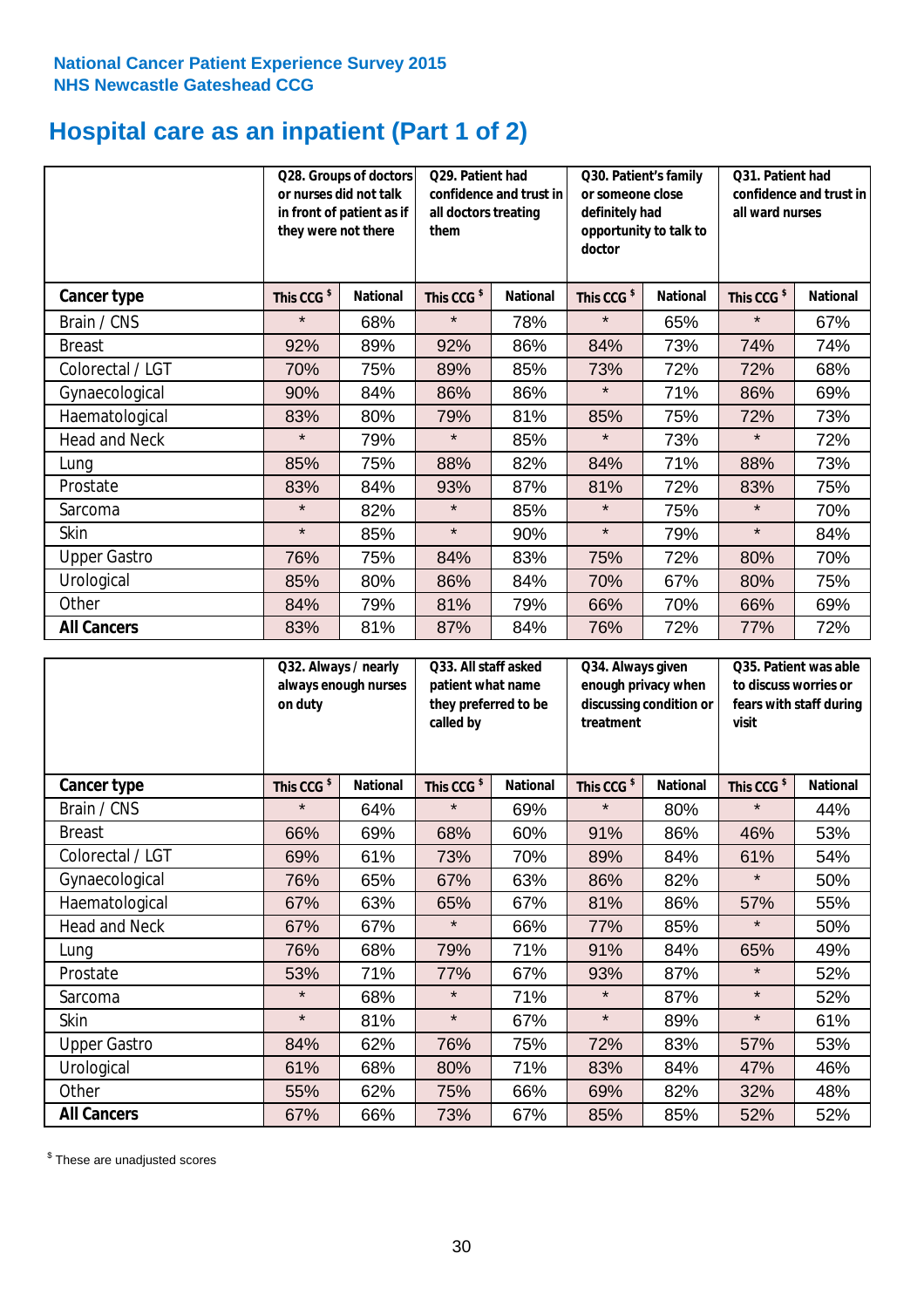# **Hospital care as an inpatient (Part 2 of 2)**

|                      | Q36. Hospital staff<br>definitely did<br>everything to help<br>control pain |                 | Q37. Always treated<br>with respect and<br>dignity by staff |                 | Q38. Given clear<br>written information<br>about what should /<br>should not do post<br>discharge |                 | Q39. Staff told patient<br>who to contact if<br>worried post discharge |                 |
|----------------------|-----------------------------------------------------------------------------|-----------------|-------------------------------------------------------------|-----------------|---------------------------------------------------------------------------------------------------|-----------------|------------------------------------------------------------------------|-----------------|
| Cancer type          | This CCG <sup>\$</sup>                                                      | <b>National</b> | This CCG <sup>\$</sup>                                      | <b>National</b> | This CCG <sup>\$</sup>                                                                            | <b>National</b> | This CCG <sup>\$</sup>                                                 | <b>National</b> |
| Brain / CNS          | $\star$                                                                     | 82%             | $\star$                                                     | 84%             | $\star$                                                                                           | 79%             | $\star$                                                                | 91%             |
| <b>Breast</b>        | 90%                                                                         | 86%             | 86%                                                         | 88%             | 93%                                                                                               | 90%             | 97%                                                                    | 95%             |
| Colorectal / LGT     | 91%                                                                         | 84%             | 87%                                                         | 86%             | 84%                                                                                               | 83%             | 98%                                                                    | 94%             |
| Gynaecological       | 95%                                                                         | 83%             | 86%                                                         | 85%             | $\star$                                                                                           | 86%             | $\star$                                                                | 93%             |
| Haematological       | 92%                                                                         | 84%             | 91%                                                         | 89%             | 82%                                                                                               | 79%             | 98%                                                                    | 95%             |
| <b>Head and Neck</b> | $\star$                                                                     | 84%             | 86%                                                         | 88%             | 90%                                                                                               | 86%             | $\star$                                                                | 92%             |
| Lung                 | 94%                                                                         | 83%             | 97%                                                         | 87%             | 90%                                                                                               | 81%             | 97%                                                                    | 92%             |
| Prostate             | 88%                                                                         | 85%             | 93%                                                         | 91%             | 90%                                                                                               | 87%             | 96%                                                                    | 94%             |
| Sarcoma              | $\star$                                                                     | 86%             | $\star$                                                     | 91%             | $\star$                                                                                           | 83%             | $\star$                                                                | 94%             |
| Skin                 | $\star$                                                                     | 88%             | $\star$                                                     | 93%             | $\star$                                                                                           | 91%             | $\star$                                                                | 97%             |
| <b>Upper Gastro</b>  | $\star$                                                                     | 83%             | 80%                                                         | 86%             | 80%                                                                                               | 79%             | 100%                                                                   | 93%             |
| Urological           | 81%                                                                         | 80%             | 89%                                                         | 88%             | 75%                                                                                               | 83%             | 88%                                                                    | 90%             |
| Other                | 75%                                                                         | 82%             | 78%                                                         | 85%             | 79%                                                                                               | 80%             | 97%                                                                    | 92%             |
| <b>All Cancers</b>   | 88%                                                                         | 84%             | 88%                                                         | 87%             | 84%                                                                                               | 84%             | 95%                                                                    | 94%             |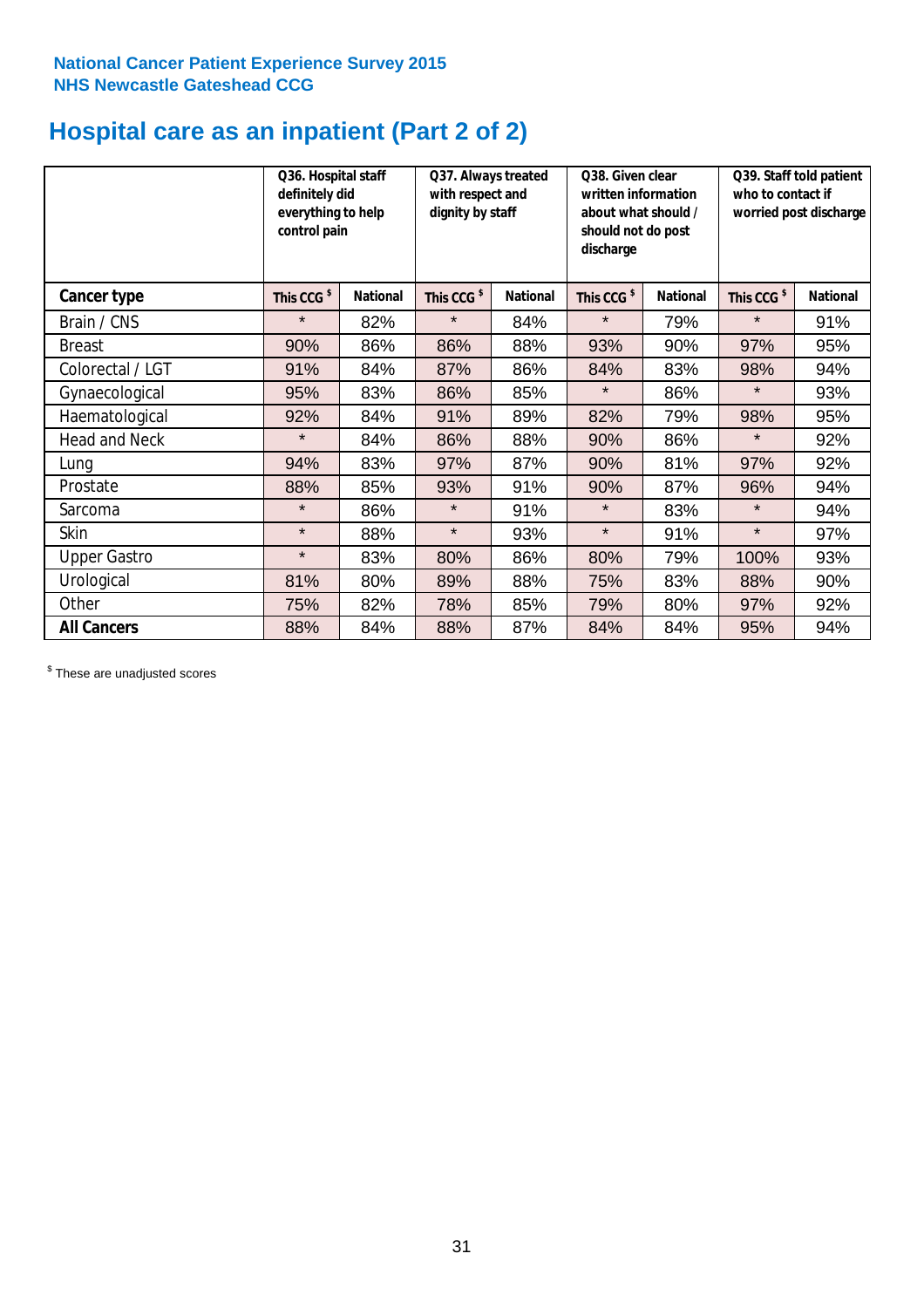# **Hospital care as a day patient / outpatient**

|                      | to discuss worries or<br>visit | Q41. Patient was able<br>fears with staff during | Q42. Doctor had the<br>right notes and other<br>documentation with<br>them |                 | Q44. Beforehand<br>patient had all<br>information needed<br>about radiotherapy<br>treatment |                 | Q45. Patient given<br>understandable<br>information about<br>whether radiotherapy<br>was working |                 |
|----------------------|--------------------------------|--------------------------------------------------|----------------------------------------------------------------------------|-----------------|---------------------------------------------------------------------------------------------|-----------------|--------------------------------------------------------------------------------------------------|-----------------|
| Cancer type          | This CCG <sup>\$</sup>         | <b>National</b>                                  | This CCG <sup>\$</sup>                                                     | <b>National</b> | This CCG <sup>\$</sup>                                                                      | <b>National</b> | This CCG <sup>\$</sup>                                                                           | <b>National</b> |
| Brain / CNS          | $\star$                        | 65%                                              | $\star$                                                                    | 94%             | $\star$                                                                                     | 85%             | $\star$                                                                                          | 52%             |
| <b>Breast</b>        | 72%                            | 70%                                              | 94%                                                                        | 95%             | 78%                                                                                         | 87%             | 45%                                                                                              | 60%             |
| Colorectal / LGT     | 73%                            | 73%                                              | 94%                                                                        | 95%             | $\star$                                                                                     | 85%             | $\star$                                                                                          | 55%             |
| Gynaecological       | $\star$                        | 70%                                              | 100%                                                                       | 96%             | $\star$                                                                                     | 85%             | $\star$                                                                                          | 64%             |
| Haematological       | 78%                            | 74%                                              | 99%                                                                        | 97%             | $\star$                                                                                     | 82%             | $\star$                                                                                          | 64%             |
| <b>Head and Neck</b> | $\star$                        | 69%                                              | 96%                                                                        | 95%             | $\star$                                                                                     | 86%             | $\star$                                                                                          | 60%             |
| Lung                 | 76%                            | 69%                                              | 99%                                                                        | 96%             | 87%                                                                                         | 86%             | 62%                                                                                              | 59%             |
| Prostate             | 78%                            | 69%                                              | 98%                                                                        | 95%             | $\star$                                                                                     | 88%             | $\star$                                                                                          | 61%             |
| Sarcoma              | $\star$                        | 68%                                              | $\star$                                                                    | 97%             | $\star$                                                                                     | 88%             | $\star$                                                                                          | 63%             |
| Skin                 | $\star$                        | 73%                                              | $\star$                                                                    | 96%             | n.a.                                                                                        | 81%             | n.a.                                                                                             | 63%             |
| <b>Upper Gastro</b>  | 77%                            | 68%                                              | 91%                                                                        | 95%             | $\star$                                                                                     | 85%             | $\star$                                                                                          | 57%             |
| Urological           | 63%                            | 65%                                              | 99%                                                                        | 95%             | $\star$                                                                                     | 81%             | $\star$                                                                                          | 53%             |
| Other                | 60%                            | 67%                                              | 96%                                                                        | 95%             | $\star$                                                                                     | 83%             | $\star$                                                                                          | 59%             |
| <b>All Cancers</b>   | 73%                            | 70%                                              | 96%                                                                        | 96%             | 83%                                                                                         | 86%             | 53%                                                                                              | 60%             |

|                      | O47. Beforehand<br>patient had all<br>information needed<br>about chemotherapy<br>treatment |                 | Q48. Patient given<br>understandable<br>information about<br>whether<br>chemotherapy was<br>working |                 |  |
|----------------------|---------------------------------------------------------------------------------------------|-----------------|-----------------------------------------------------------------------------------------------------|-----------------|--|
| <b>Cancer type</b>   | This CCG <sup>\$</sup>                                                                      | <b>National</b> | This CCG <sup>\$</sup>                                                                              | <b>National</b> |  |
| Brain / CNS          | $\star$                                                                                     | 82%             | $\star$                                                                                             | 57%             |  |
| <b>Breast</b>        | 86%                                                                                         | 83%             | 54%                                                                                                 | 62%             |  |
| Colorectal / LGT     | 79%                                                                                         | 86%             | 58%                                                                                                 | 65%             |  |
| Gynaecological       | $\star$                                                                                     | 86%             | $\star$                                                                                             | 68%             |  |
| Haematological       | 86%                                                                                         | 85%             | 73%                                                                                                 | 75%             |  |
| <b>Head and Neck</b> | $\star$                                                                                     | 80%             | $\star$                                                                                             | 52%             |  |
| Lung                 | 95%                                                                                         | 85%             | 73%                                                                                                 | 68%             |  |
| Prostate             | $\star$                                                                                     | 83%             | $\star$                                                                                             | 69%             |  |
| Sarcoma              | $\star$                                                                                     | 82%             | $\star$                                                                                             | 70%             |  |
| Skin                 | n.a.                                                                                        | 92%             | n.a.                                                                                                | 80%             |  |
| <b>Upper Gastro</b>  | 85%                                                                                         | 83%             | 65%                                                                                                 | 64%             |  |
| Urological           | 84%                                                                                         | 83%             | 81%                                                                                                 | 66%             |  |
| Other                | 84%                                                                                         | 85%             | 72%                                                                                                 | 70%             |  |
| <b>All Cancers</b>   | 86%                                                                                         | 84%             | 67%                                                                                                 | 68%             |  |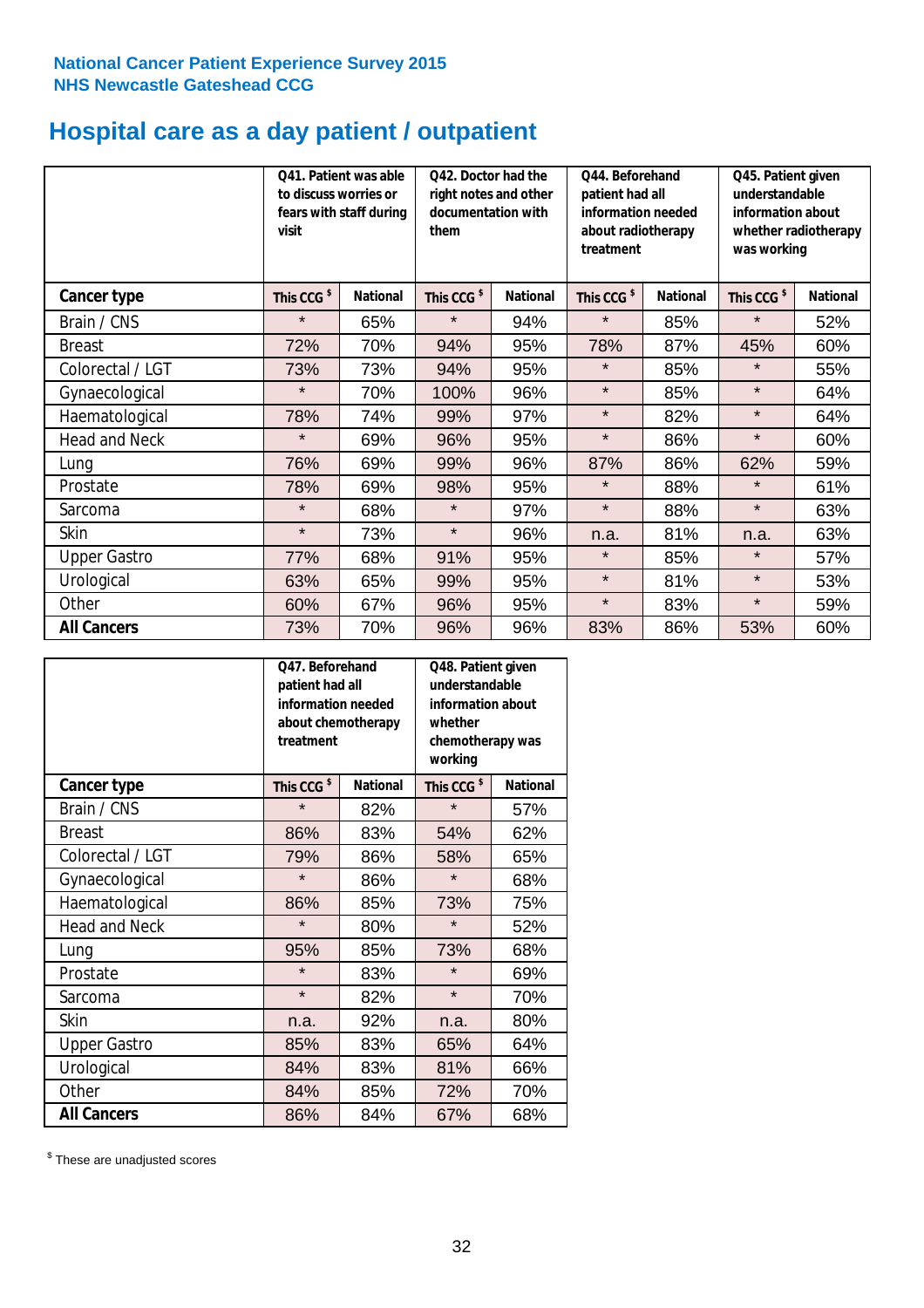# **Home care and support**

|                      | Q49. Hospital staff<br>gave family or | someone close all the<br>information needed to<br>help with care at home | Q50. Patient definitely<br>given enough support<br>from health or social<br>services during<br>treatment |                        | Q51. Patient definitely<br>given enough support<br>from health or social<br>services after<br>treatment |     |
|----------------------|---------------------------------------|--------------------------------------------------------------------------|----------------------------------------------------------------------------------------------------------|------------------------|---------------------------------------------------------------------------------------------------------|-----|
| <b>Cancer type</b>   | This CCG <sup>\$</sup>                | This CCG <sup>\$</sup><br><b>National</b><br><b>National</b>             |                                                                                                          | This CCG <sup>\$</sup> | <b>National</b>                                                                                         |     |
| Brain / CNS          | $\star$                               | 56%                                                                      | $\star$                                                                                                  | 44%                    | $\star$                                                                                                 | 44% |
| <b>Breast</b>        | 48%                                   | 57%                                                                      | 49%                                                                                                      | 54%                    | 32%                                                                                                     | 40% |
| Colorectal / LGT     | 62%                                   | 60%                                                                      | 67%                                                                                                      | 62%                    | 45%                                                                                                     | 52% |
| Gynaecological       | 63%                                   | 56%                                                                      | $\star$                                                                                                  | 52%                    | $\star$                                                                                                 | 42% |
| Haematological       | 59%                                   | 60%                                                                      | 70%                                                                                                      | 52%                    | 62%                                                                                                     | 43% |
| <b>Head and Neck</b> | 55%                                   | 59%                                                                      | $\star$                                                                                                  | 53%                    | $\star$                                                                                                 | 50% |
| Lung                 | 76%                                   | 57%                                                                      | 76%                                                                                                      | 52%                    | 58%                                                                                                     | 42% |
| Prostate             | 53%                                   | 55%                                                                      | 41%                                                                                                      | 47%                    | $\star$                                                                                                 | 43% |
| Sarcoma              | $\star$                               | 59%                                                                      | $\star$                                                                                                  | 58%                    | $\star$                                                                                                 | 53% |
| Skin                 | $\star$                               | 67%                                                                      | $\star$                                                                                                  | 58%                    | $\star$                                                                                                 | 61% |
| <b>Upper Gastro</b>  | 70%                                   | 59%                                                                      | 72%                                                                                                      | 54%                    | $\star$                                                                                                 | 45% |
| Urological           | 56%                                   | 55%                                                                      | 52%                                                                                                      | 47%                    | 50%                                                                                                     | 44% |
| Other                | 61%                                   | 54%                                                                      | 68%                                                                                                      | 55%                    | 62%                                                                                                     | 48% |
| <b>All Cancers</b>   | 59%                                   | 58%                                                                      | 62%                                                                                                      | 54%                    | 53%                                                                                                     | 45% |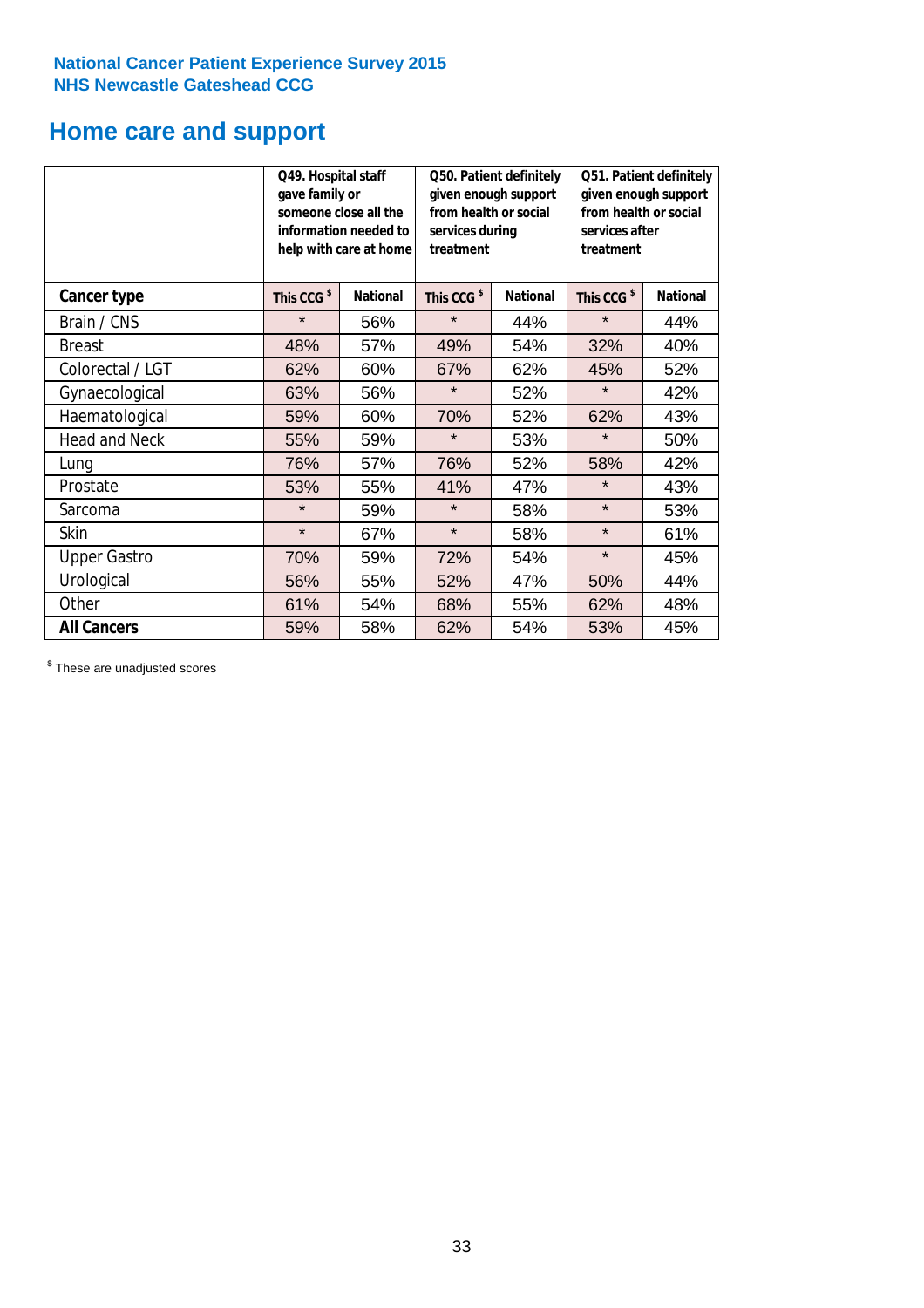### **Care from your general practice**

|                      | information about<br>treatment | Q52. GP given enough<br>patient's condition and | O53. Practice staff<br>definitely did<br>everything they could<br>to support patient |                 |  |
|----------------------|--------------------------------|-------------------------------------------------|--------------------------------------------------------------------------------------|-----------------|--|
| <b>Cancer type</b>   | This CCG <sup>\$</sup>         | <b>National</b>                                 | This CCG <sup>\$</sup>                                                               | <b>National</b> |  |
| Brain / CNS          | $\star$                        | 94%                                             | $\star$                                                                              | 59%             |  |
| <b>Breast</b>        | 96%                            | 96%                                             | 62%                                                                                  | 63%             |  |
| Colorectal / LGT     | 99%                            | 95%                                             | 73%                                                                                  | 63%             |  |
| Gynaecological       | 100%                           | 95%                                             | 48%                                                                                  | 59%             |  |
| Haematological       | 99%                            | 96%                                             | 59%                                                                                  | 61%             |  |
| <b>Head and Neck</b> | $\star$                        | 93%                                             | $\star$                                                                              | 60%             |  |
| Lung                 | 95%                            | 95%                                             | 78%                                                                                  | 62%             |  |
| Prostate             | 96%                            | 95%                                             | 64%                                                                                  | 67%             |  |
| Sarcoma              | $\star$                        | 97%                                             | $\star$                                                                              | 65%             |  |
| Skin                 | $\star$                        | 97%                                             | $\star$                                                                              | 71%             |  |
| <b>Upper Gastro</b>  | 100%                           | 94%                                             | 54%                                                                                  | 62%             |  |
| Urological           | 93%                            | 95%                                             | 60%                                                                                  | 64%             |  |
| Other                | 100%                           | 95%                                             | 55%                                                                                  | 61%             |  |
| <b>All Cancers</b>   | 97%                            | 95%                                             | 64%                                                                                  | 63%             |  |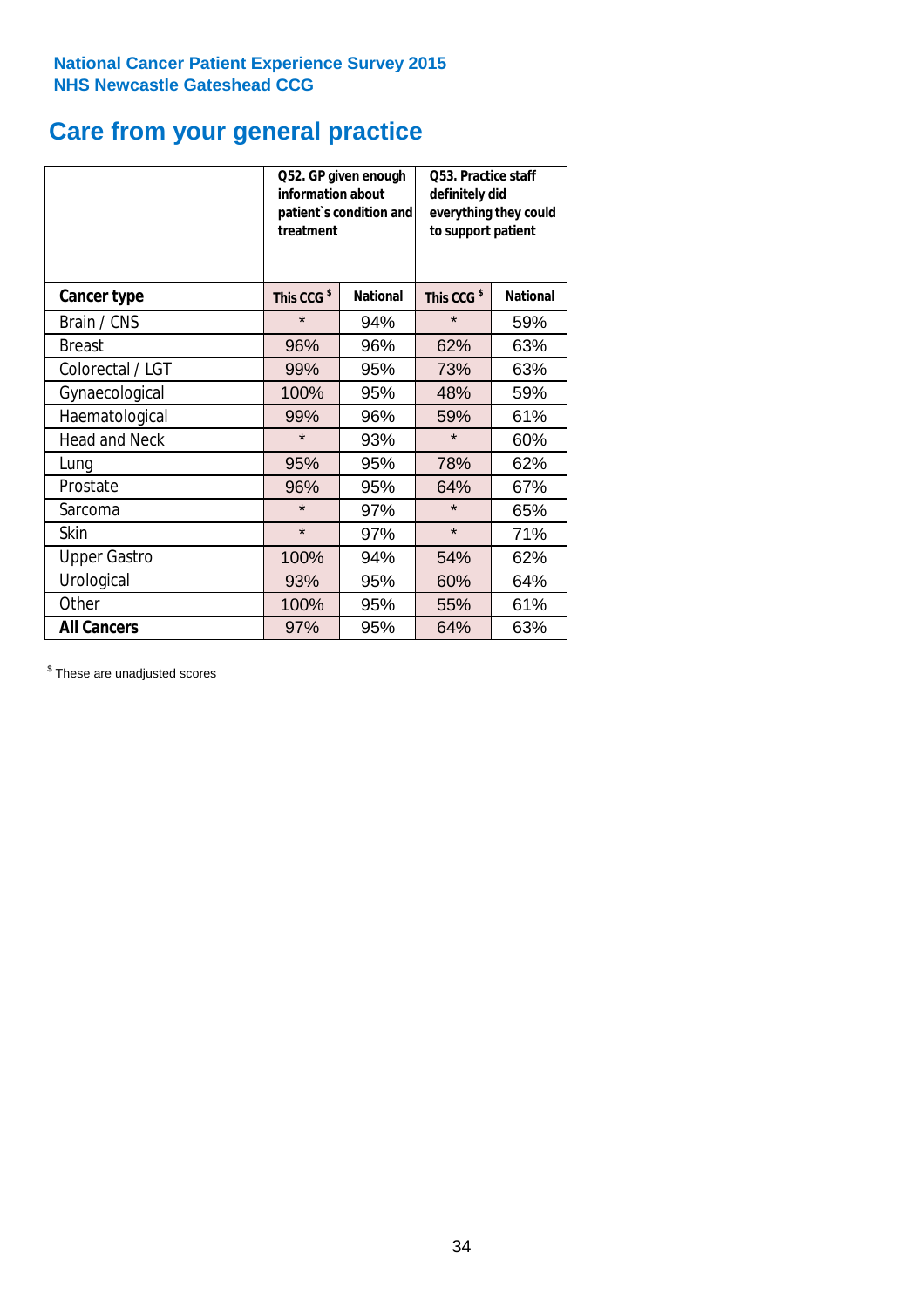### **Your overall NHS care**

|                      | Q54. Hospital and<br>community staff<br>always worked well<br>together |                 | Q55. Patient given a<br>care plan |                 | Q56. Overall the<br>administration of the<br>care was very good /<br>qood |                 | Q57. Length of time for<br>attending clinics and<br>appointments was<br>right |                 |
|----------------------|------------------------------------------------------------------------|-----------------|-----------------------------------|-----------------|---------------------------------------------------------------------------|-----------------|-------------------------------------------------------------------------------|-----------------|
| <b>Cancer type</b>   | This CCG <sup>\$</sup>                                                 | <b>National</b> | This CCG <sup>\$</sup>            | <b>National</b> | This CCG <sup>\$</sup>                                                    | <b>National</b> | This CCG <sup>\$</sup>                                                        | <b>National</b> |
| Brain / CNS          | $\star$                                                                | 45%             | $\star$                           | 29%             | $\star$                                                                   | 84%             | $\star$                                                                       | 60%             |
| <b>Breast</b>        | 63%                                                                    | 60%             | 26%                               | 35%             | 89%                                                                       | 90%             | 66%                                                                           | 64%             |
| Colorectal / LGT     | 70%                                                                    | 60%             | 28%                               | 36%             | 90%                                                                       | 88%             | 67%                                                                           | 68%             |
| Gynaecological       | 65%                                                                    | 58%             | 33%                               | 29%             | 89%                                                                       | 89%             | 73%                                                                           | 66%             |
| Haematological       | 77%                                                                    | 63%             | 28%                               | 33%             | 96%                                                                       | 92%             | 62%                                                                           | 62%             |
| <b>Head and Neck</b> | 58%                                                                    | 58%             | $\star$                           | 34%             | 83%                                                                       | 89%             | 71%                                                                           | 65%             |
| Lung                 | 78%                                                                    | 63%             | 36%                               | 32%             | 93%                                                                       | 89%             | 79%                                                                           | 70%             |
| Prostate             | 58%                                                                    | 63%             | 51%                               | 36%             | 95%                                                                       | 87%             | 81%                                                                           | 71%             |
| Sarcoma              | $\star$                                                                | 60%             | $\star$                           | 31%             | $\star$                                                                   | 90%             | $\star$                                                                       | 63%             |
| Skin                 | 86%                                                                    | 69%             | $\star$                           | 39%             | 91%                                                                       | 89%             | 67%                                                                           | 73%             |
| <b>Upper Gastro</b>  | 64%                                                                    | 58%             | 54%                               | 36%             | 97%                                                                       | 88%             | 65%                                                                           | 66%             |
| Urological           | 69%                                                                    | 62%             | 31%                               | 26%             | 91%                                                                       | 84%             | 84%                                                                           | 73%             |
| Other                | 55%                                                                    | 56%             | 35%                               | 29%             | 89%                                                                       | 87%             | 71%                                                                           | 61%             |
| <b>All Cancers</b>   | 68%                                                                    | 61%             | 34%                               | 33%             | 91%                                                                       | 89%             | 71%                                                                           | 66%             |

|                      | Q58. Taking part in<br>cancer research | discussed with patient | Q59. Patient's average<br>rating of care scored<br>from very poor to very<br>good |                 |  |
|----------------------|----------------------------------------|------------------------|-----------------------------------------------------------------------------------|-----------------|--|
| <b>Cancer type</b>   | This CCG <sup>\$</sup>                 | <b>National</b>        | This CCG <sup>\$</sup>                                                            | <b>National</b> |  |
| Brain / CNS          | $\star$                                | 32%                    | $\star$                                                                           | 8.5             |  |
| <b>Breast</b>        | 17%                                    | 28%                    | 8.8                                                                               | 8.8             |  |
| Colorectal / LGT     | 13%                                    | 22%                    | 8.9                                                                               | 8.7             |  |
| Gynaecological       | 18%                                    | 27%                    | 8.8                                                                               | 8.7             |  |
| Haematological       | 38%                                    | 36%                    | 9.0                                                                               | 8.8             |  |
| <b>Head and Neck</b> | 13%                                    | 21%                    | 8.8                                                                               | 8.6             |  |
| Lung                 | 22%                                    | 34%                    | 8.9                                                                               | 8.6             |  |
| Prostate             | 39%                                    | 35%                    | 8.8                                                                               | 8.6             |  |
| Sarcoma              | $\star$                                | 29%                    | $\star$                                                                           | 8.7             |  |
| <b>Skin</b>          | 14%                                    | 17%                    | 9.2                                                                               | 8.9             |  |
| <b>Upper Gastro</b>  | 19%                                    | 30%                    | 8.9                                                                               | 8.6             |  |
| Urological           | 28%                                    | 14%                    | 8.8                                                                               | 8.5             |  |
| Other                | 19%                                    | 31%                    | 8.7                                                                               | 8.6             |  |
| <b>All Cancers</b>   | 24%                                    | 28%                    | 8.9                                                                               | 8.7             |  |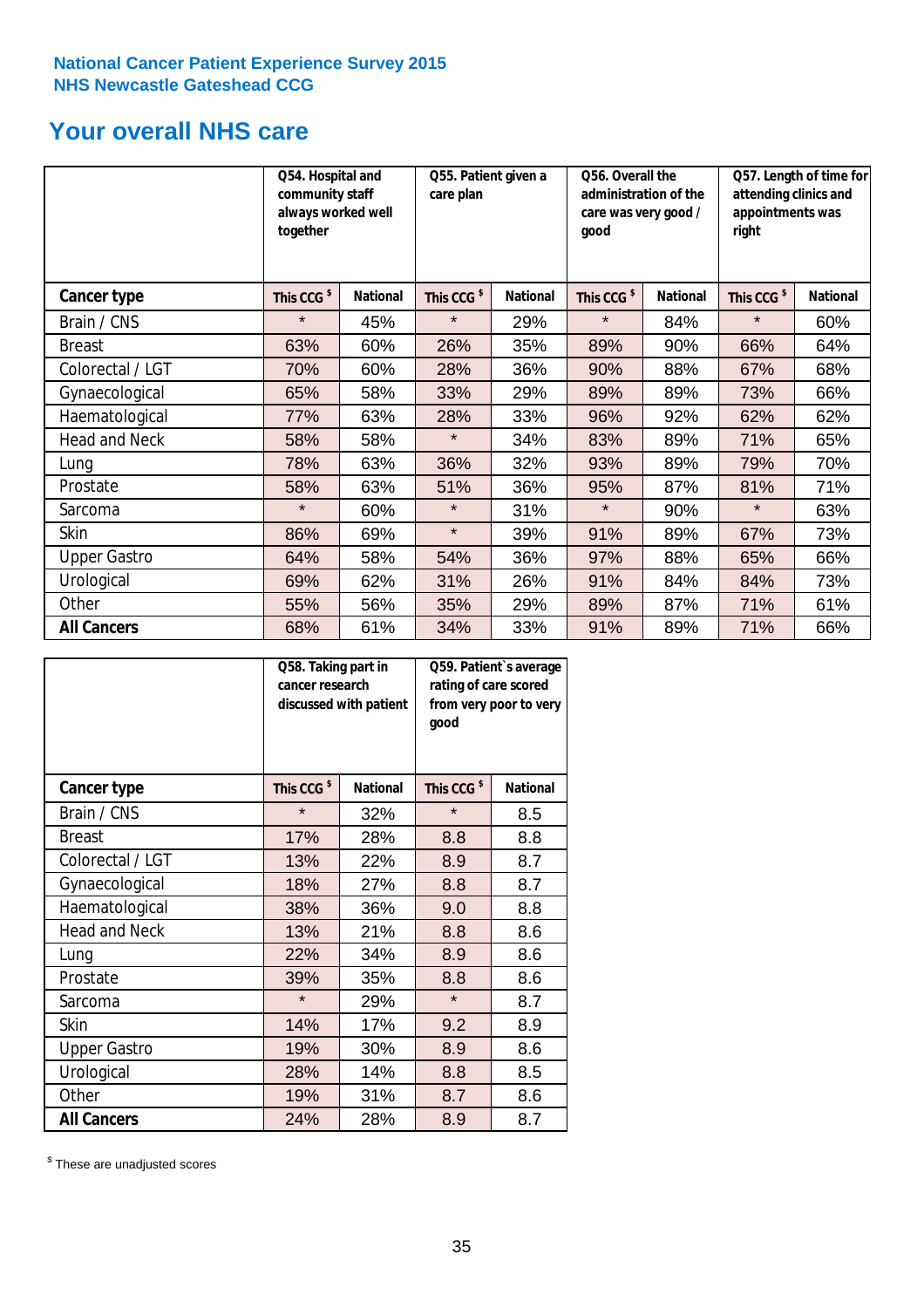### **Annex**

### **Methodology**

The sample for the survey included all adult (aged 16 and over) NHS patients, with a confirmed primary diagnosis of cancer, discharged from an NHS Trust after an inpatient episode or day case attendance for cancer related treatment in the months of April, May and June 2015.

The patients included in the sample had relevant cancer ICD10 codes (C00-99 excluding C44 and C84, and D05) in the first diagnosis field of their patient records, applied to their patient files by the relevant NHS Trust, and were alive at the point at which fieldwork commenced. Deceased checks were undertaken on up to three occasions during fieldwork, to ensure that questionnaires were not sent to patients who had died since their treatment.

Trust samples were checked rigorously for duplicates and patient lists were also de-duplicated nationally to ensure that patients did not receive multiple copies of questionnaires.

The fieldwork for the survey was undertaken between October 2015 and March 2016.

For the first time, the survey used a mixed mode methodology. Questionnaires were sent by post with two reminders where necesssary, but also included an option to complete online. A Freephone helpline was available for respondents to ask questions about the survey, to enable them to complete their questionnaires over the phone, and to provide access to a translation and interpreting facility for those whose first language was not English.

The Health Research Authority supported the survey by granting Section 251 approval.

### **Further information**

Further information on survey methodology, as well as all of the national and local reports and data, is available at www.ncpes.co.uk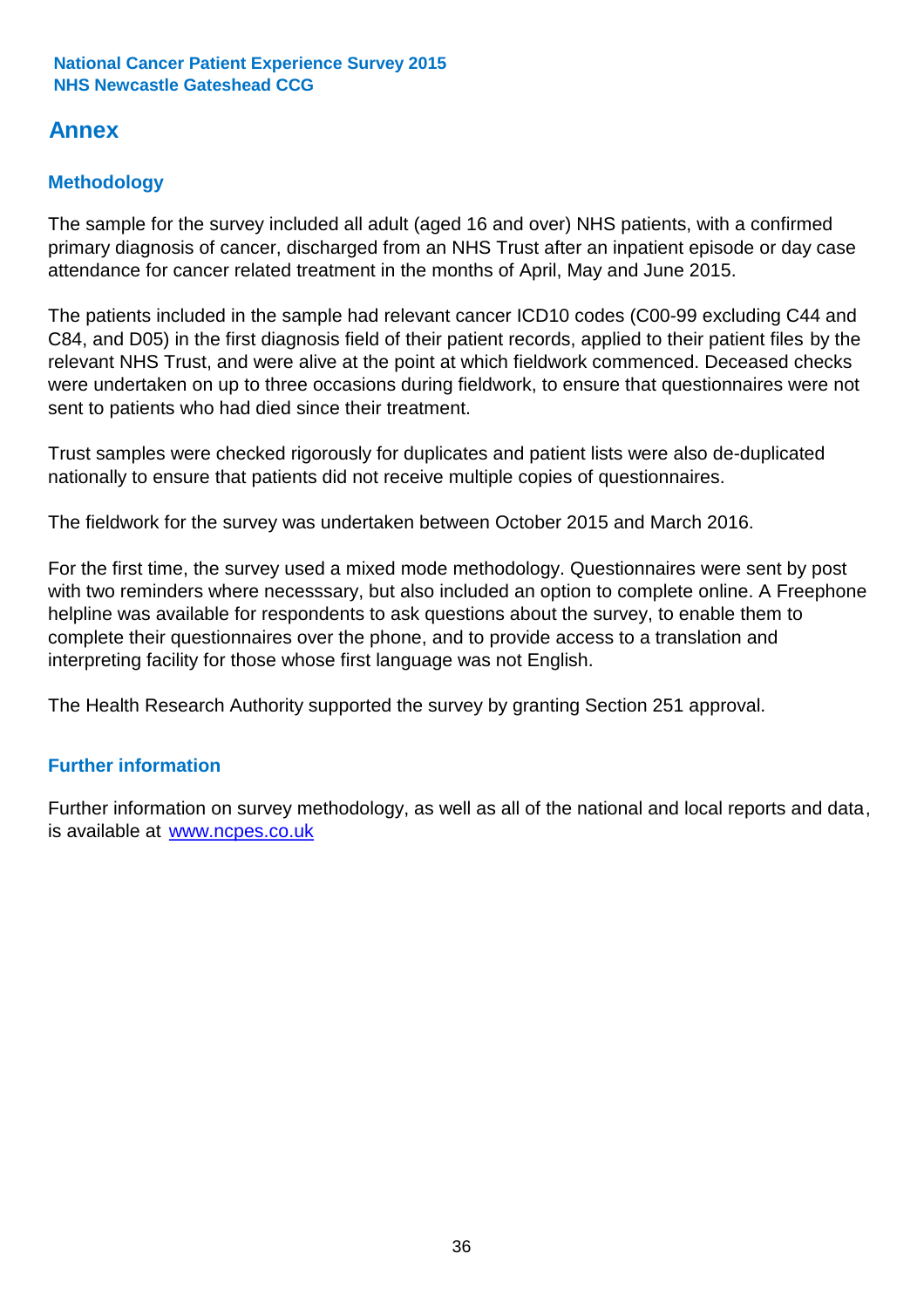#### **Redevelopment of the 2015 survey**

A number of significant changes have been made to the National Cancer Patient Experience Survey in 2015:

- the length of the questionnaire has been reduced
- response options have been reviewed and changed to make them consistent throughout the survey
- some of the questions and / or answer options have been changed so that they are now in line with questions in other patient surveys (e.g. the Care Quality Commission national patient surveys), to improve comparability between them
- the topic areas within the questionnaire have been redesigned to capture the whole patient journey.

There are 50 questions in the questionnaire that relate directly to patient experience. Of these, 14 remain unchanged from previous years; and a further 21 have been slightly amended. We draw caution in directly comparing data from the 2015 survey to the findings of the previous CPES surveys, even for identical questions. Changes in the structure of the survey instrument (questionnaire) and also the administration of the survey (calendar period and length of time from sampling to field work start and completion) may influence nationwide averages, although these features will not greatly impact on relative comparisons (e.g. between patient groups or hospitals).

The other 15 questions are either new or substantially changed from previous years.

It is expected that there will be few, if any changes, to the questionnaire going forward so we will be able to compare the results year on year. Where changes are necessary they are expected to be for methodological reasons or to improve question reliability.

Another significant change in 2015 is that an online version of the questionnaire has been developed. The online version was developed to make the questionnaire more accessible for respondents. This may have an impact on the demographic characteristics of the respondents. This may be an improvement if previously underrepresented groups have responded. However, changes to the demographics of respondents may have implications on the overall results - and again, leads us to draw caution in directly comparing results with previous years.

#### **Official Statistics**

The 2015 survey data has been published for the first time as Official Statistics. The 2015 survey data has been produced and published in line with the Code of Practice for Official Statistics.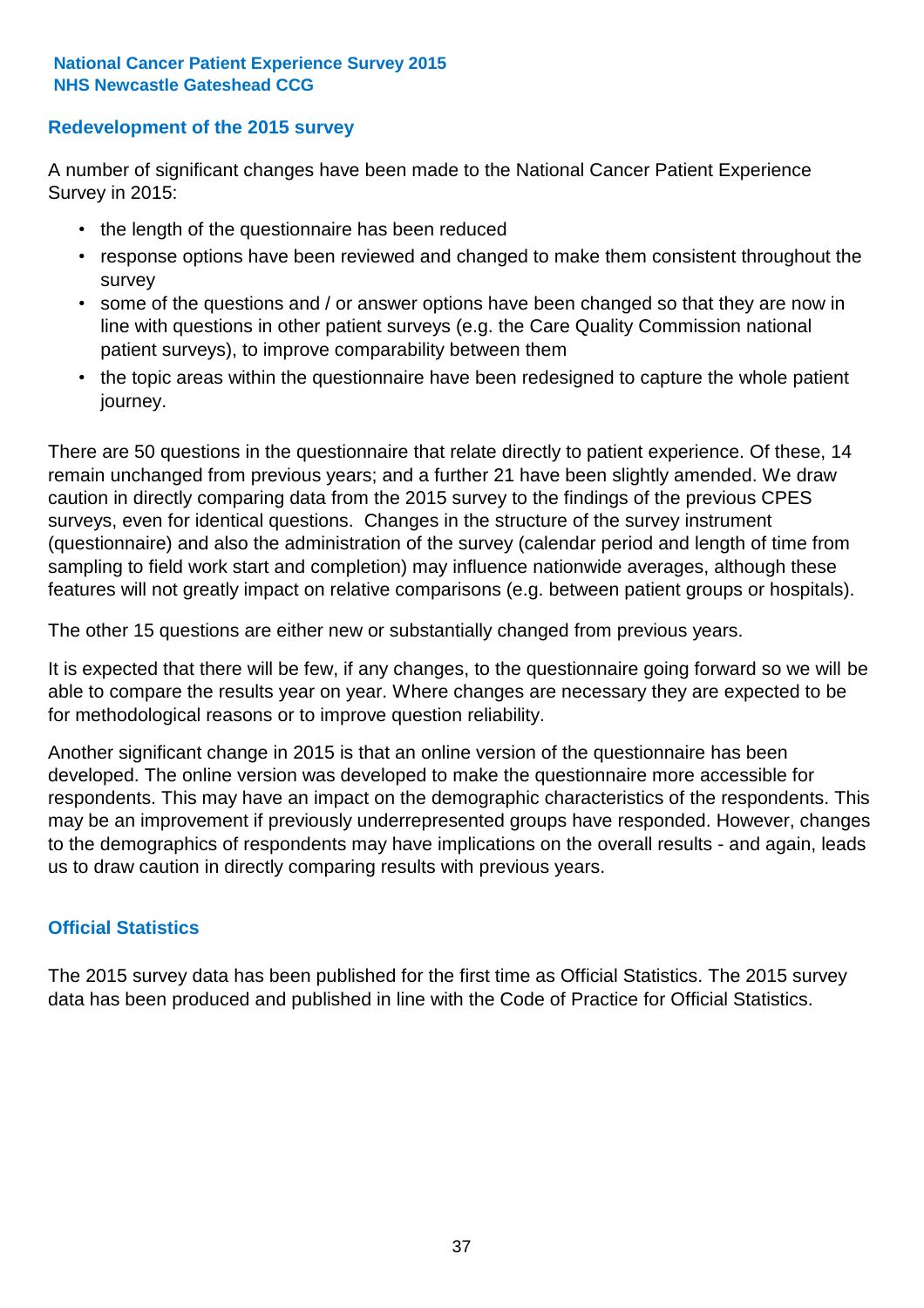#### **Scoring methodologies**

49 of the 50 questions relating directly to patient experience have been summarised as the score of the percentage of patients who reported a positive experience. For example:

- question 6 asks: "Overall, how did you feel about the length of time you had to wait for your test to be done?". Responses have been recorded as positive only for those patients who selected the first option ("It was about right")
- question 11 asks: "When you were told you had cancer, were you given written information about the type of cancer you had?". Responses have been recorded as positive only for those patients who selected the first option ("Yes, and it was easy to understand").

Where options do not provide any information on positive/negative patient experience (e.g. "Don't know / can't remember"), they are excluded from the score.

The other question (question 59) asks respondents to rate their overall care on a scale of 0 to 10. Scores have been given as an average on this scale.

A copy of the 2015 questionnaire, marked up with all of these scoring conventions, is available at www.ncpes.co.uk

Further details on the scoring methodology can be found in the technical document for the survey, available at <u>www.ncpes.co.uk</u>

#### **Case-mix adjustment**

For the first time in 2015, case-mix adjusted findings are being presented alongside unadjusted results for CCGs. Case-mix adjustment allows us to account for the impact that differing patient populations might have on results. By using the case-mix adjusted estimates we can obtain a greater understanding of how a CCG is performing given their patient population.

The factors taken into account in this case-mix adjustment are gender, age, ethnic group, deprivation, and tumour group.

For further details on case-mix adjustment, please refer to the technical document for the survey, available at www.ncpes.co.uk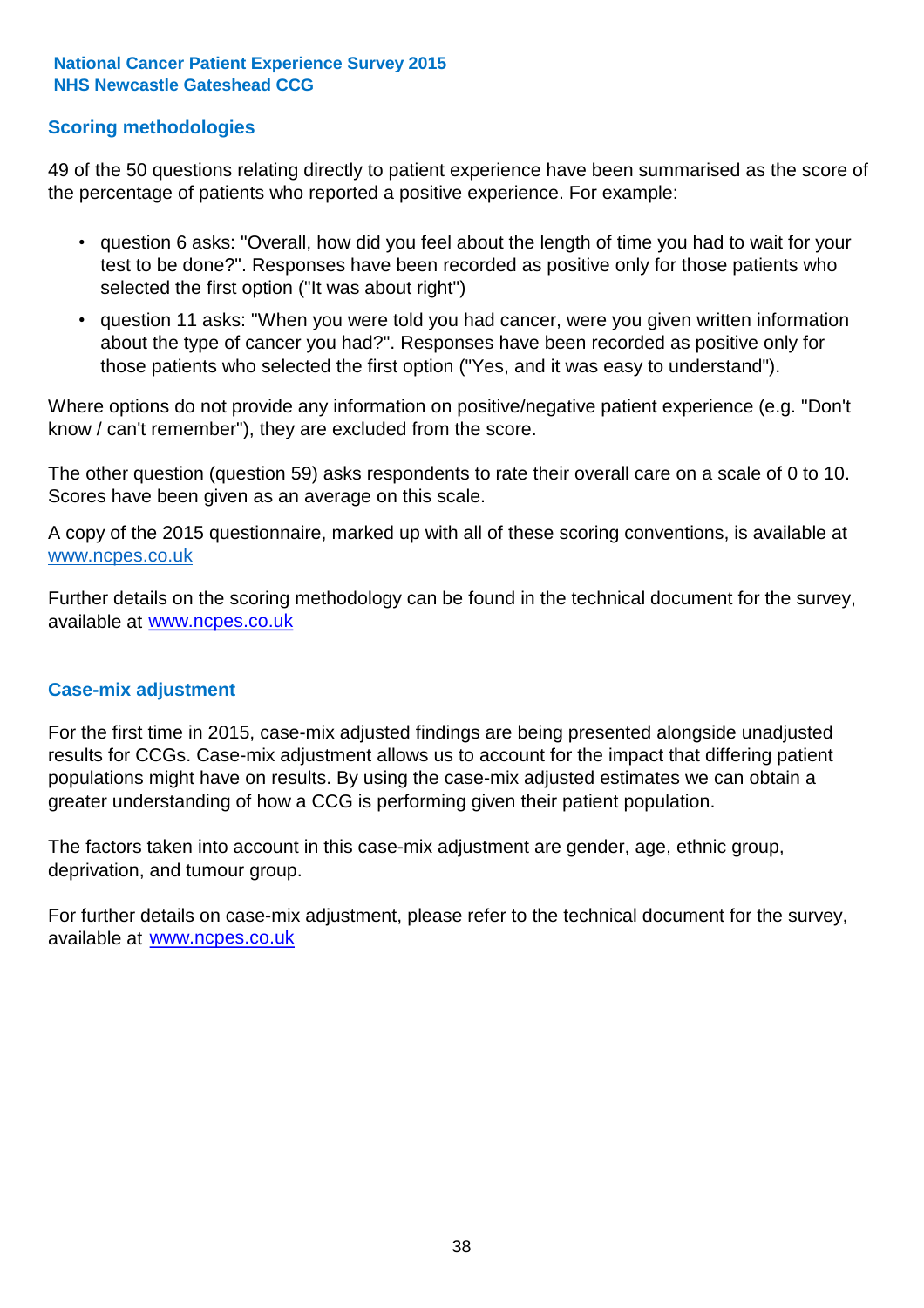#### **Response Rates**

|                 | Sample<br><b>Size</b> | <b>Excluded</b> | Adjusted<br><b>Sample</b> | <b>Not</b><br><b>Returned Refused</b> | Blank / | Completed | Response<br>Rate |
|-----------------|-----------------------|-----------------|---------------------------|---------------------------------------|---------|-----------|------------------|
| <b>National</b> | 116,991               | 8.719           | 108,272                   | 33,168                                | 3.918   | 71,186    | 66%              |
| 13T             | 158                   | 87              | 1,071                     | 290                                   | 40      | 741       | 69%              |

#### **Respondents by tumour group**

The tables below show the numbers of patients from each tumour group and the age and gender distribution of these patients.

| <b>Tumour Group</b>  | Number of<br>respondents* |
|----------------------|---------------------------|
| Brain / CNS          | 9                         |
| <b>Breast</b>        | 126                       |
| Gynaecological       | 29                        |
| Colorectal / LGT     | 90                        |
| Lung                 | 79                        |
| <b>Skin</b>          | 24                        |
| Haematological       | 120                       |
| <b>Upper Gastro</b>  | 42                        |
| Other                | 26                        |
| Urological           | 102                       |
| Prostate             | 60                        |
| Sarcoma              | 3                         |
| <b>Head and Neck</b> | 31                        |

*\* These figures may not match the numerator for all questions in the 'Comparisons by tumour group' section of this report, because not all questions were answered by all respondents.*

#### **Respondents by age and gender**

The questionnaire asked respondents to give their year of birth. This information has been amalgamated into 8 age bands. The age and gender distribution for the CCG was as follows:

|             | 16-24  | 25-34 | 35-44 | 45-54 | 55-64 | 65-74 | 75-84 | $85+$ | <b>Total</b> |
|-------------|--------|-------|-------|-------|-------|-------|-------|-------|--------------|
| <b>Male</b> | ◠      |       |       | 27    | 63    | 140   | 99    | 20    | 360          |
| Female      | ◠<br>ັ |       | 23    | 51    | 100   | 105   | 78    | 15    | 381          |
| Total       | ა      |       | 31    | 78    | 163   | 245   | 177   | 35    | 741          |